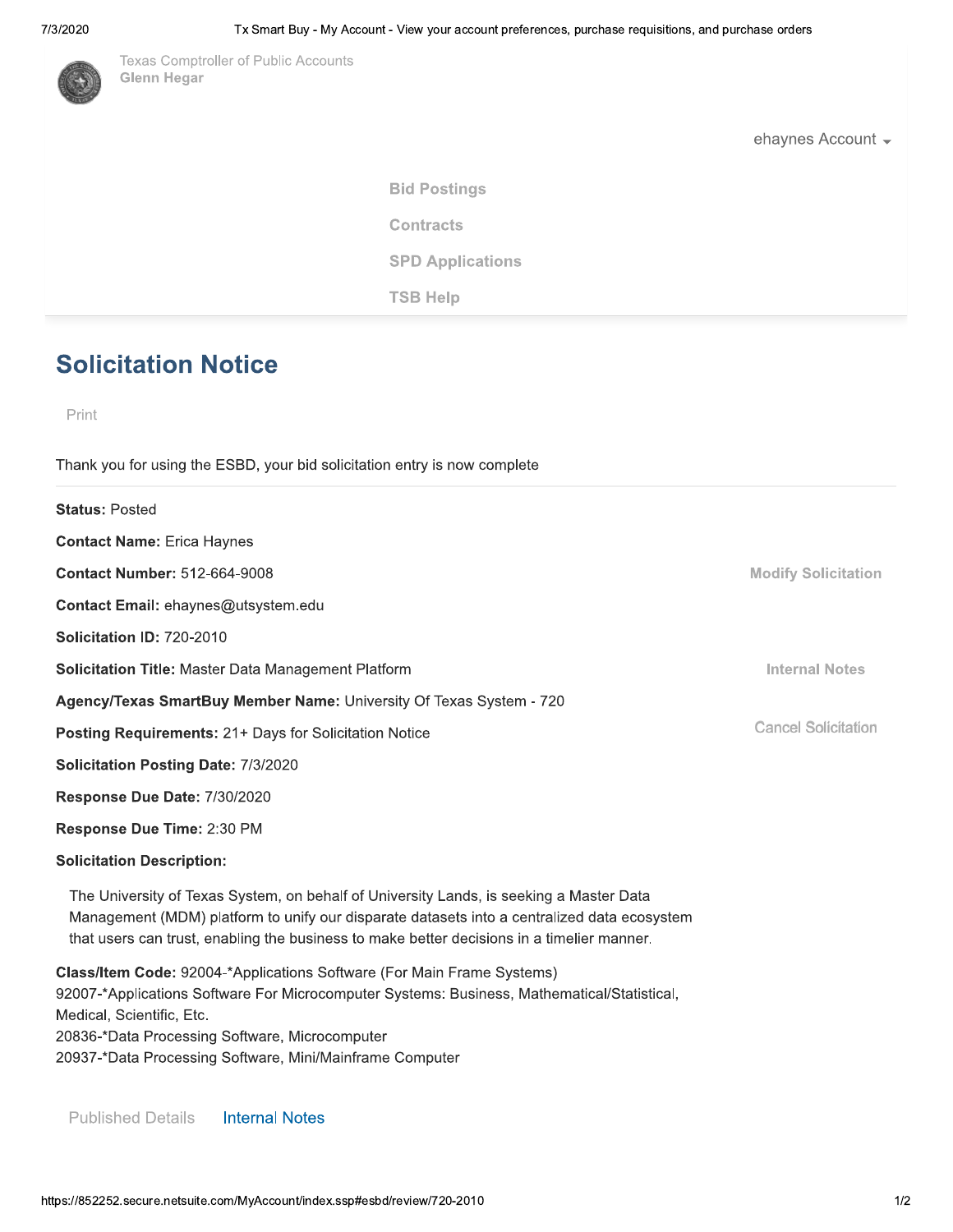### **Record Attachments**

|   | <b>Record Attachments</b>                                                             |                                                                     |
|---|---------------------------------------------------------------------------------------|---------------------------------------------------------------------|
| # | <b>Name</b>                                                                           | <b>Description</b>                                                  |
|   | ESBD File 201848 RFP-720-2010 - UT System RFP Bonfire<br>Submission Instructions.docx | Link to RFP:<br>https://utsystem.bonfirehub.com/projects/view/27774 |
|   | <b>Texas Comptroller of Public Accounts</b>                                           |                                                                     |
|   | <b>Glenn Hegar</b>                                                                    |                                                                     |
|   | • Home                                                                                |                                                                     |



- $H$ ome
- Contact Us

### POLICIES

- Privacy and Security Policy<br>• Accessibility Policy
- 
- Link Policy
- Texas.gov
- Glenn Hegar<br>
 Home<br>
 Contact Us<br>
POLICIES<br>
 Privacy and Security Policy<br>
 Accessibility Policy<br>
 Link Policy<br>
 Texas.gov<br>
 Search from the Texas State L<br>
 Texas Homeland Security<br>
 Texas Veterans Portal<br>
 Public • Search from the Texas State Library and Security Policy<br>
polity Policy<br>
ov<br>
from the Texas State Library<br>
omeland Security<br>
eterans Portal<br>
formation Act<br>
ecretary of State<br>
Browser Statement<br>
E SITES
	- **Texas Homeland Security**
	- Texas Veterans Portal
	- Public Information Act
	- Texas Secretary of State
	- HB855 Browser Statement

### **OTHER STATE SITES**

- texas.gov
- Accessibility Policy<br>
 Accessibility Policy<br>
 Texas.gov<br>
 Search from the Texas St<br>
 Texas Homeland Security<br>
 Texas Veterans Portal<br>
 Public Information Act<br>
 Texas Secretary of State<br>
 HB855 Browser Statement<br> **O** Texas Records and Information Locator (TRAIL)
	- State Link Policy
	- Texas Veterans Portal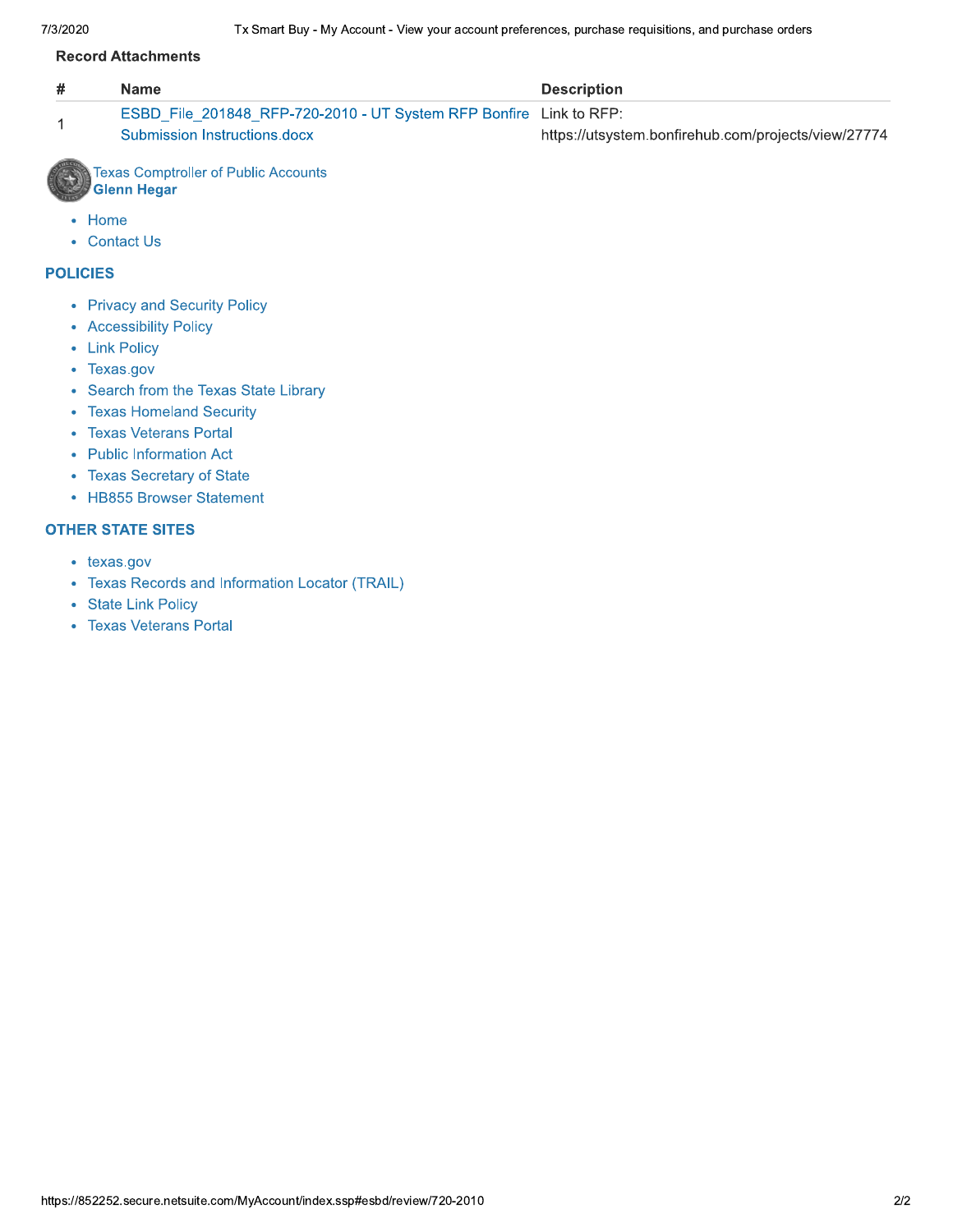

# **REQUEST FOR PROPOSAL**

# **RFP No. 720-2010 Master Data Management Platform**

**Proposal Submittal Deadline: July 30, 2020 at 2:30 PM CST**

# The University of Texas System On behalf of University Lands

Prepared By: Erica F. Haynes The University of Texas System 210 West 7th Street Austin, Texas 78701-2982 ehaynes@utsystem.edu July 3, 2020

*RFP No. 720-2010 – Master Data Management Platform The University of Texas System on behalf of University Lands Page 1 of 32*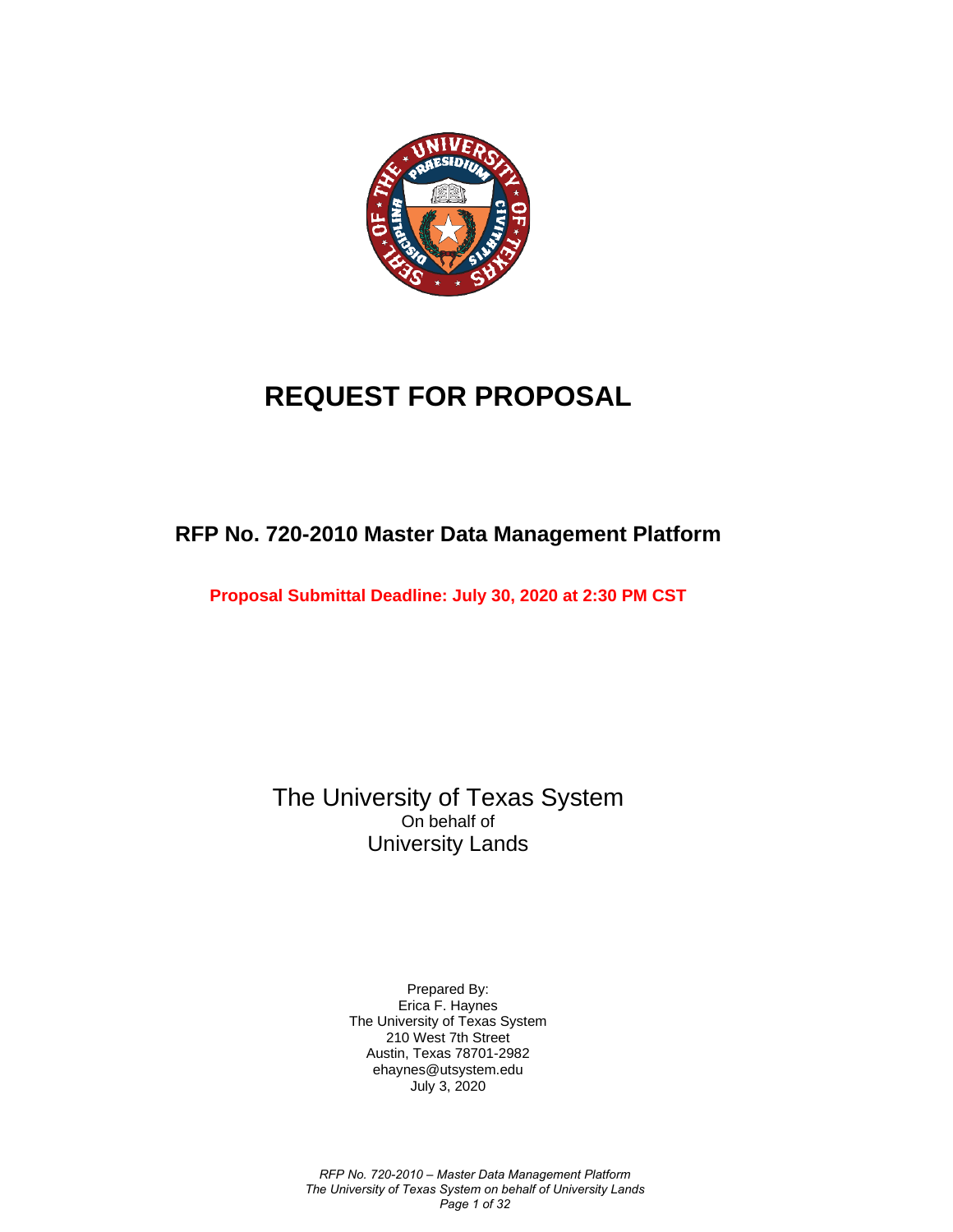# **REQUEST FOR PROPOSAL**

# **TABLE OF CONTENTS**

### **Attachments:**

| <b>APPENDIX ONE:</b>   | <b>PROPOSAL REQUIREMENTS</b>                             |
|------------------------|----------------------------------------------------------|
| <b>APPENDIX TWO:</b>   | <b>SAMPLE AGREEMENT</b>                                  |
| <b>APPENDIX THREE:</b> | ACCESS BY INDIVIDUALS WITH DISABILITIES                  |
| <b>APPENDIX FOUR:</b>  | HIGHER EDUCATION CLOUD VENDOR ASSESSMENT TOOL ("HECVAT") |
| <b>APPENDIX FIVE:</b>  | <b>ADDITIONAL SECURITY QUESTIONS</b>                     |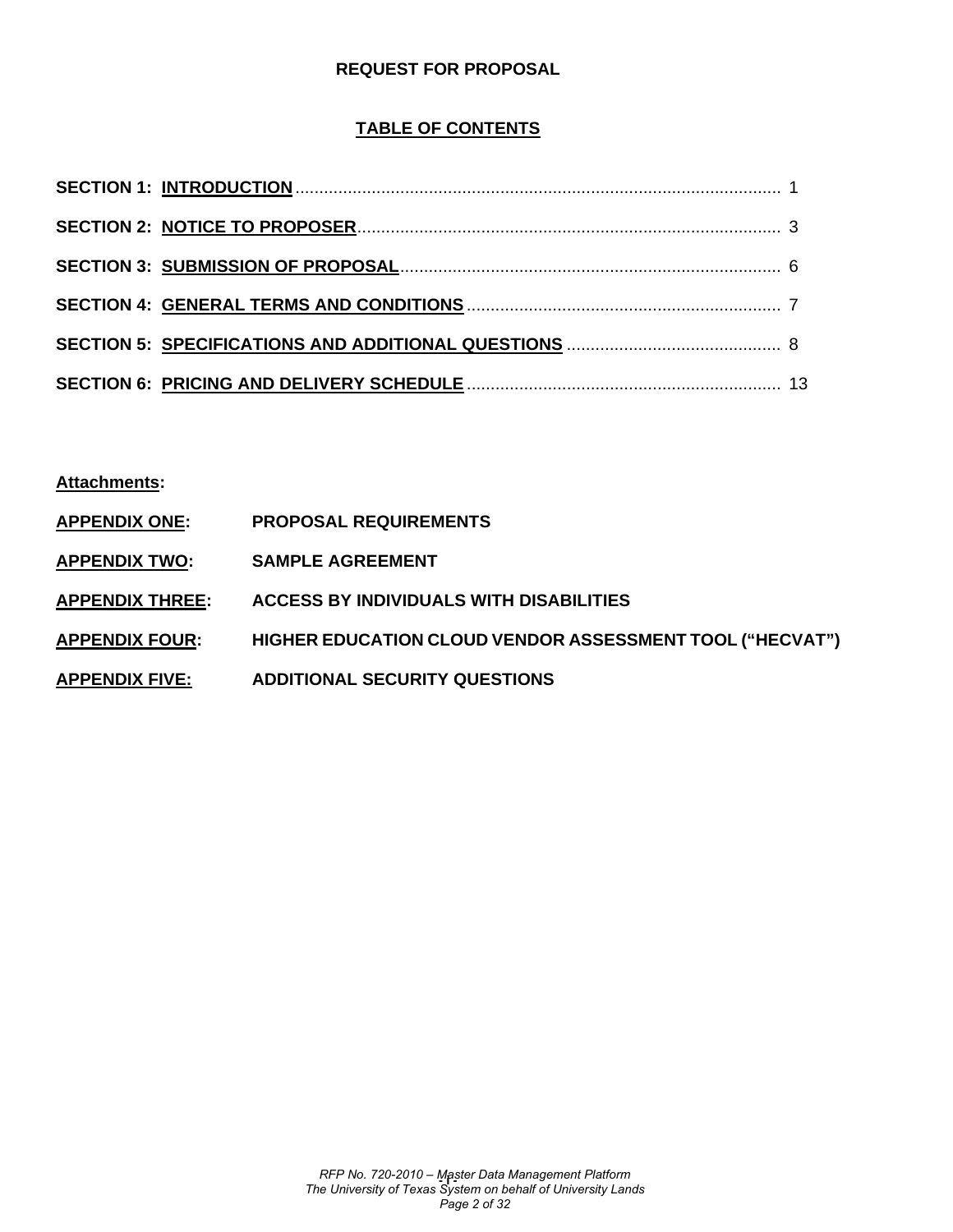# **INTRODUCTION**

# **1.1 Description of The University of Texas System**

For more than 130 years, The University of Texas System has been committed to improving the lives of Texans and people all over the world through education, research and health care.

The University of Texas System is one of the nation's largest systems of higher education, with [14 institutions](https://www.utsystem.edu/institutions) that educate more than 230,000 students. Each year, UT institutions award more than one-third of all undergraduate degrees in Texas and almost two-thirds of all health professional degrees. With about 20,000 faculty – including Nobel laureates – and more than 80,000 health care professionals, researchers, student advisors and support staff, the UT System is one of the largest employers in the state.

Life-changing research and invention of new technologies at UT institutions places the UT System among the [top 10 "World's Most Innovative Universities,"](https://www.utsystem.edu/news/2017/09/28/ut-system-among-top-10-most-innovative-universities-world) according to Reuters. The UT System [ranks eighth in the nation in patent applications,](https://www.utsystem.edu/news/2017/06/07/ut-system-ranks-8th-globally-most-us-patents-granted-2016) and because of the high caliber of scientific research conducted at UT institutions, the UT System is ranked No. 1 in Texas and No. 3 in the nation in federal research expenditures.

In addition, the UT System is home to three of the nation's National Cancer Institute Cancer Centers – UT MD Anderson, UT Southwestern and UT Health Science Center-San Antonio – which must meet rigorous criteria for world-class programs in cancer research. And the UT System is the only System in the country to have four Clinical and Translational Science Awards (CTSA) from the National Institutes of Health.

Transformational initiatives implemented over the past several years have cemented UT as a national leader in higher education, including the expansion of educational opportunities in South Texas with the opening of The University of Texas Rio Grande Valley in 2015. And UT was the only system of higher education in the nation that established not one, but two new medical schools in 2016 at The University of Texas at Austin and UT Rio Grande Valley.

University of Texas institutions are setting the standard for excellence in higher education and will continue to do so thanks to our generous donors and the leadership of the [Chancellor,](https://www.utsystem.edu/chancellor) [Board of Regents](https://www.utsystem.edu/regents) and [UT presidents.](https://www.utsystem.edu/institutions)

# **1.2 Background and Special Circumstances**

University Lands (UL) manages the surface and mineral interests of 2.1 million acres of land across nineteen counties in West Texas for the benefit of the Permanent University Fund (PUF).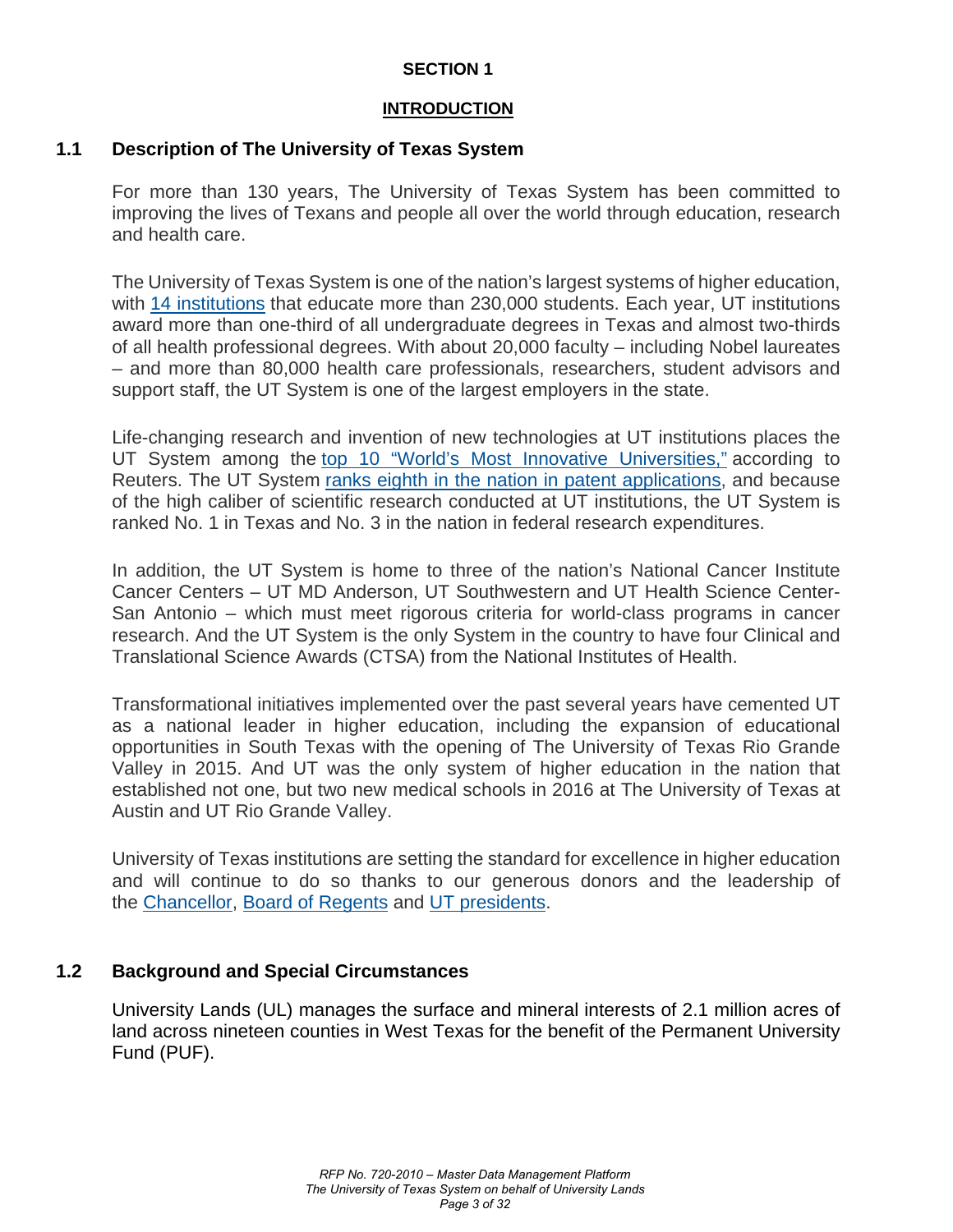The PUF is one of the largest university endowments in the United States and benefits more than twenty educational and health institutions across both [The University of Texas](http://www.utsystem.edu/)  [System](http://www.utsystem.edu/) and [Texas A&M University System.](http://www.tamus.edu/)

For more information, please visit:<http://www.utlands.utsystem.edu/Home/AboutUs>

# **1.3 Objective of Request for Proposal**

The University of Texas System is soliciting proposals in response to this Request for Proposal No.720-2010 (this "**RFP**"), from qualified vendors to provide a Master Data Management Platform software services (the "**Services**").

# **1.4 Group Purchase Authority**

Texas law authorizes institutions of higher education (defined by [§61.003,](http://www.statutes.legis.state.tx.us/Docs/ED/htm/ED.61.htm#61.003)  *[Education](http://www.statutes.legis.state.tx.us/Docs/ED/htm/ED.61.htm#61.003) Code*) to use the group purchasing procurement method (ref. §[§51.9335,](http://www.statutes.legis.state.tx.us/Docs/ED/htm/ED.51.htm#51.9335) [73.115,](http://www.statutes.legis.state.tx.us/Docs/ED/htm/ED.73.htm#73.115) and [74.008,](http://www.statutes.legis.state.tx.us/Docs/ED/htm/ED.74.htm#74.008) *Education Code*). Additional Texas institutions of higher education may therefore elect to enter into a contract with the successful Proposer under this RFP. In particular, Proposer should note that University is part of The University of Texas System (**UT System**), which is comprised of fourteen institutions described at [http://www.utsystem.edu/institutions.](http://www.utsystem.edu/institutions) UT System institutions routinely evaluate whether a contract resulting from a procurement conducted by one of the institutions might be suitable for use by another, and if so, this RFP could give rise to additional purchase volumes. As a result, in submitting its proposal, Proposer should consider proposing a pricing model and other commercial terms that take into account the higher volumes and other expanded opportunities that could result from the eventual inclusion of other institutions in the purchase contemplated by this RFP. Any purchases made by other institutions based on this RFP will be the sole responsibility of those institutions.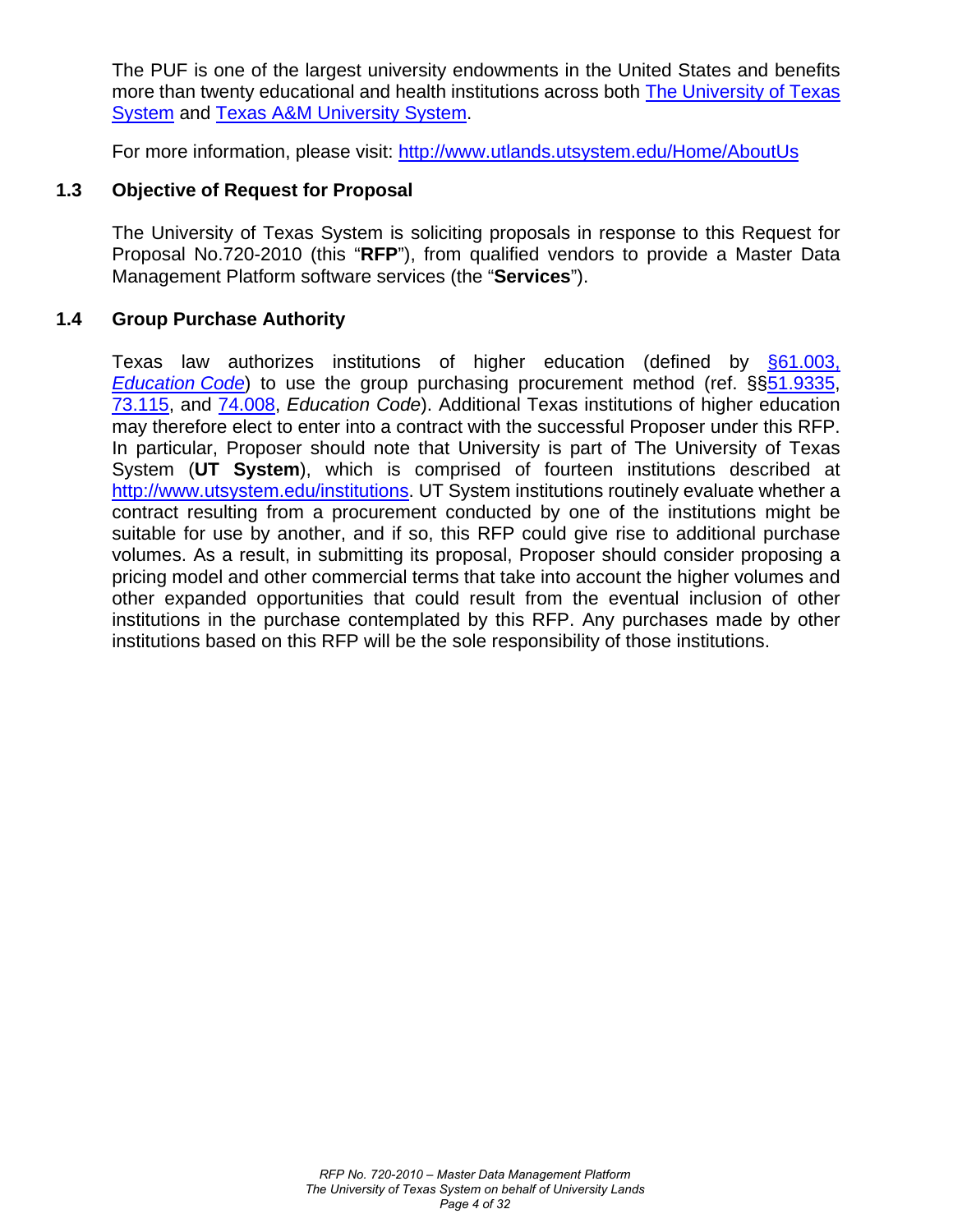# **NOTICE TO PROPOSER**

### **2.1 Submittal Deadline**

University will accept proposals submitted in response to this RFP until 2:30 p.m., Central Standard Time ("**CST**") on Thursday, July 30, 2020 (the "**Submittal Deadline**").

### **2.2 Deadline for Questions / Concerns**

Proposers will direct all questions or concerns regarding this RFP via Bonfire portal.

University will have a reasonable amount of time to respond to questions or concerns. It is University's intent to respond to all appropriate questions and concerns; however, University reserves the right to decline to respond to any question or concern.

### **2.3 Criteria for Selection**

The successful Proposer, if any, selected by University through this RFP will be the Proposer that submits a proposal on or before the Submittal Deadline that is the most advantageous to University. The successful Proposer is referred to as "**Contractor**."

Proposer is encouraged to propose terms and conditions offering the maximum benefit to University in terms of (1) service, (2) total overall cost, and (3) project management expertise.

The evaluation of proposals and the selection of Contractor will be based on the information provided in the proposal. University may consider additional information if University determines the information is relevant.

Criteria to be considered by University in evaluating proposals and selecting Contractor, will be these factors:

### **2.3.1 Threshold Criteria Not Scored.**

- A. Ability of University to comply with laws regarding Historically Underutilized Businesses; and
- B. Ability of University to comply with laws regarding purchases from persons with disabilities.
- **2.3.2 Scored Criteria.** The following scored criteria correlates to the Additional Questions Specific to this RFP identified in Section 5.4 of this RFP.
	- A. Reputation of the Vendor and of the Vendor's goods or services (10%)
	- B. Quality of the vendor's goods or services (20%)
	- C. Extent to which the goods or services meet the Institution's needs (30%)
	- D. Total long-term cost to the Institution of acquiring the Vendor's goods or services (10%)
	- E. Other relevant factor that a private business entity would consider in selecting a vendor (flexibility) (20%)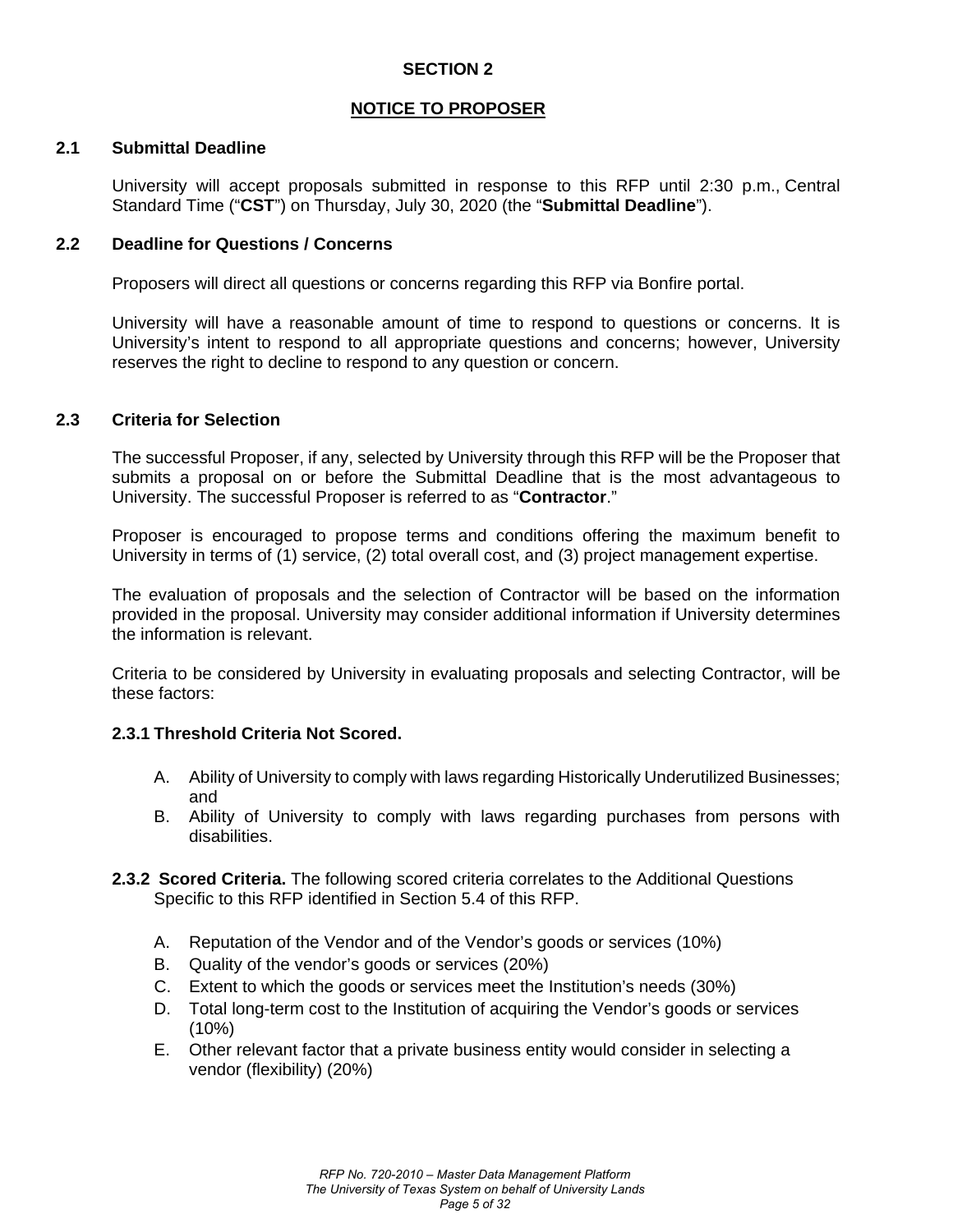# **2.4 Key Events Schedule**

| <b>Issuance of RFP</b>                                                                                 | July 3, 2020                        |
|--------------------------------------------------------------------------------------------------------|-------------------------------------|
| Pre-Proposal Conference<br>(ref. Section 2.6 of this RFP)                                              | 1:00 p.m. $CST$ on<br>July 14, 2020 |
| Deadline for Questions / Concerns<br>(ref. Section 2.2 of this RFP)                                    | 2:30 p.m. CST on<br>July 16, 2020   |
| Submittal Deadline<br>(ref. Section 2.1 of this RFP)                                                   | 2:30 p.m. CST on<br>July 30, 2020   |
| Proof of Concept (POC) Presentation<br>(ref. Section 5.4, Scope of Work,<br><b>Item 3 of this RFP)</b> | TBD                                 |

# **2.5 Historically Underutilized Businesses**

- 2.5.1 All agencies of the State of Texas are required to make a good faith effort to assist historically underutilized businesses (each a "**HUB**") in receiving contract awards. The goal of the HUB program is to promote full and equal business opportunity for all businesses in contracting with state agencies. Pursuant to the HUB program, if under the terms of any agreement or contractual arrangement resulting from this RFP, Contractor subcontracts any of the Services, then Contractor must make a good faith effort to utilize HUBs certified by the Procurement and Support Services Division of the Texas Comptroller of Public Accounts. Proposals that fail to comply with the requirements contained in this **Section 2.5** will constitute a material failure to comply with advertised specifications and will be rejected by University as non-responsive. Additionally, compliance with good faith effort guidelines is a condition precedent to awarding any agreement or contractual arrangement resulting from this RFP. Proposer acknowledges that, if selected by University, its obligation to make a good faith effort to utilize HUBs when subcontracting any of the Services will continue throughout the term of all agreements and contractual arrangements resulting from this RFP. Furthermore, any subcontracting of the Services by Proposer is subject to review by University to ensure compliance with the HUB program.
- 2.5.2 University has reviewed this RFP in accordance with Title 34, *[Texas Administrative Code](http://texreg.sos.state.tx.us/public/readtac$ext.TacPage?sl=R&app=9&p_dir=&p_rloc=&p_tloc=&p_ploc=&pg=1&p_tac=&ti=34&pt=1&ch=20&rl=284)*, [Section](http://texreg.sos.state.tx.us/public/readtac$ext.TacPage?sl=R&app=9&p_dir=&p_rloc=&p_tloc=&p_ploc=&pg=1&p_tac=&ti=34&pt=1&ch=20&rl=284) 20.285, and has determined that subcontracting opportunities (HUB and/or Non-HUB) are probable under this RFP. The HUB participation goal for this RFP is **26%**
- 2.5.3 A HUB Subcontracting Plan ("**HSP**") is required as part of, *but submitted separately from*, Proposer's proposal. The HSP will be developed and administered in accordance with University's Policy on Utilization of Historically Underutilized Businesses and incorporated for all purposes.

*Each Proposer, whether self-performing or planning to subcontract, must complete and return the HSP in accordance with the terms and conditions of this RFP. Proposers that fail to do so will be considered non-responsive to this RFP in accordance with [§2161.252, Government Code.](http://www.statutes.legis.state.tx.us/Docs/GV/htm/GV.2161.htm#2161.252)* 

*Questions regarding the HSP may be directed to:*

*Contact: Kyle Hayes HUB Coordinator*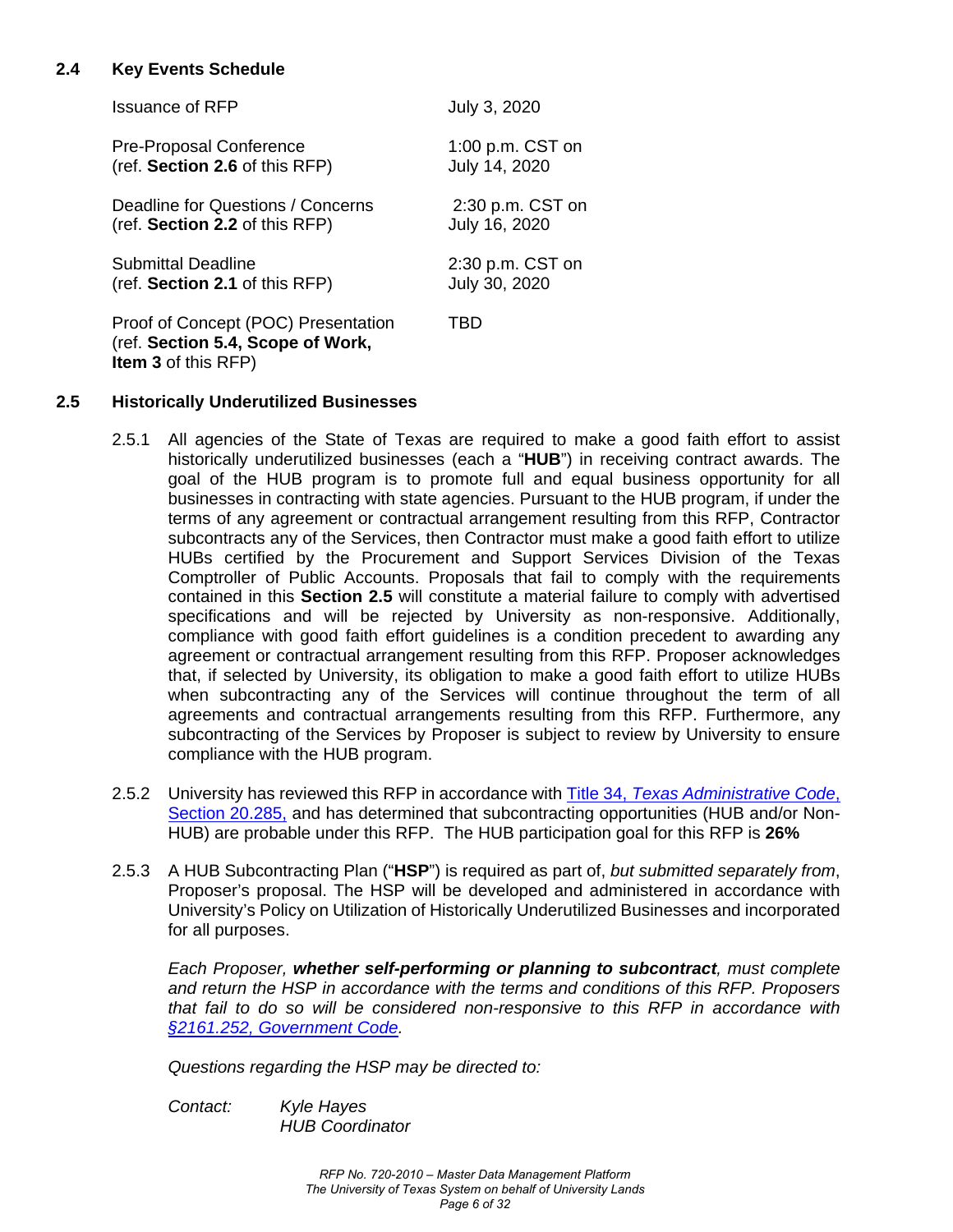*Phone: 512-322-3745 Email: [khayes@utsystem.edu](mailto:khayes@utsystem.edu)* 

Contractor will not be permitted to change its HSP after the deadline submittal date unless: (1) Contractor completes a new HSP, setting forth all modifications requested by Contractor, (2) Contractor provides the modified HSP to University, (3) University HUB Program Office approves the modified HSP in writing, and (4) all agreements resulting from this RFP are amended in writing to conform to the modified HSP.

### **Instructions on completing an HSP**

Proposer must visit [https://www.utsystem.edu/offices/historically-underutilized](https://www.utsystem.edu/offices/historically-underutilized-business/hub-forms)[business/hub-forms](https://www.utsystem.edu/offices/historically-underutilized-business/hub-forms) to download the most appropriate HUB Subcontracting Plan (HSP) / Exhibit H form for use with this Request for Proposal. Proposer will find, on the HUB Forms webpage, a link to "Guide to Selecting the Appropriate HSP Option". **Click on this link and read the Guide first before selecting an HSP Option.** Proposer shall select, from the four (4) Options available, the Option that is most applicable to Proposer's subcontracting intentions. These forms are in *fillable* PDF format and must be downloaded and opened with *Adobe Acrobat / Reader* to utilize the fillable function. If Proposer has any questions regarding which Option to use, Proposer shall submit the question via Bonfire portal.

Proposer must complete the HSP, then print, sign and scan *all pages* of the HSP Option selected, with additional support documentation**\***, *and submit via Bonfire portal*. NOTE: signatures must be "wet" signatures. Digital signatures are not acceptable.

Any proposal submitted in response to this RFP that does not have a corresponding HSP meeting the above requirements may be rejected by University and returned to Proposer as non-responsive due to material failure to comply with advertised specifications.

Each Proposer's HSP will be evaluated for completeness and compliance prior to opening the proposal to confirm Proposer compliance with HSP rules and standards. Proposer's failure to submit one (1) completed and signed HUB Subcontracting Plan *to the Bonfire portal* may result in University's rejection of the proposal as non-responsive due to material failure to comply with advertised specifications.

**\*If Proposer's submitted HSP refers to specific page(s) / Sections(s) of Proposer's proposal that explain how Proposer will perform entire contract with its own equipment, supplies, materials and/or employees, Proposer must submit copies of those pages with the HSP sent to the Bonfire Portal**. **In addition, all** *solicitation emails* **to potential subcontractors must be included as backup documentation to the Proposer's HSP to demonstrate Good Faith Effort.** Failure to do so will slow the evaluation process and may result in DISQUALIFICATION.

### **2.6 Pre-Proposal Call**

University will hold a pre-proposal call at 1:00 p.m., Central Time on Tuesday, July 14, 2020

# **[Join Microsoft Teams Meeting](https://teams.microsoft.com/l/meetup-join/19%3ameeting_NjVkYzE0YzEtNDQxNS00NzBkLWExNjYtNjQ0NjU4NmU4YmU3%40thread.v2/0?context=%7b%22Tid%22%3a%2261399d5f-249c-44d0-b271-adc287f323ff%22%2c%22Oid%22%3a%228dd8e14c-9199-4ef0-a730-68025c75304e%22%7d)**

[+1 737-220-2549](tel:+1%20737-220-2549,,851400490#%20) United States, Austin (Toll) [\(888\) 614-9689](tel:(888)%20614-9689,,851400490#%20) United States (Toll-free) Conference ID: 851 400 490#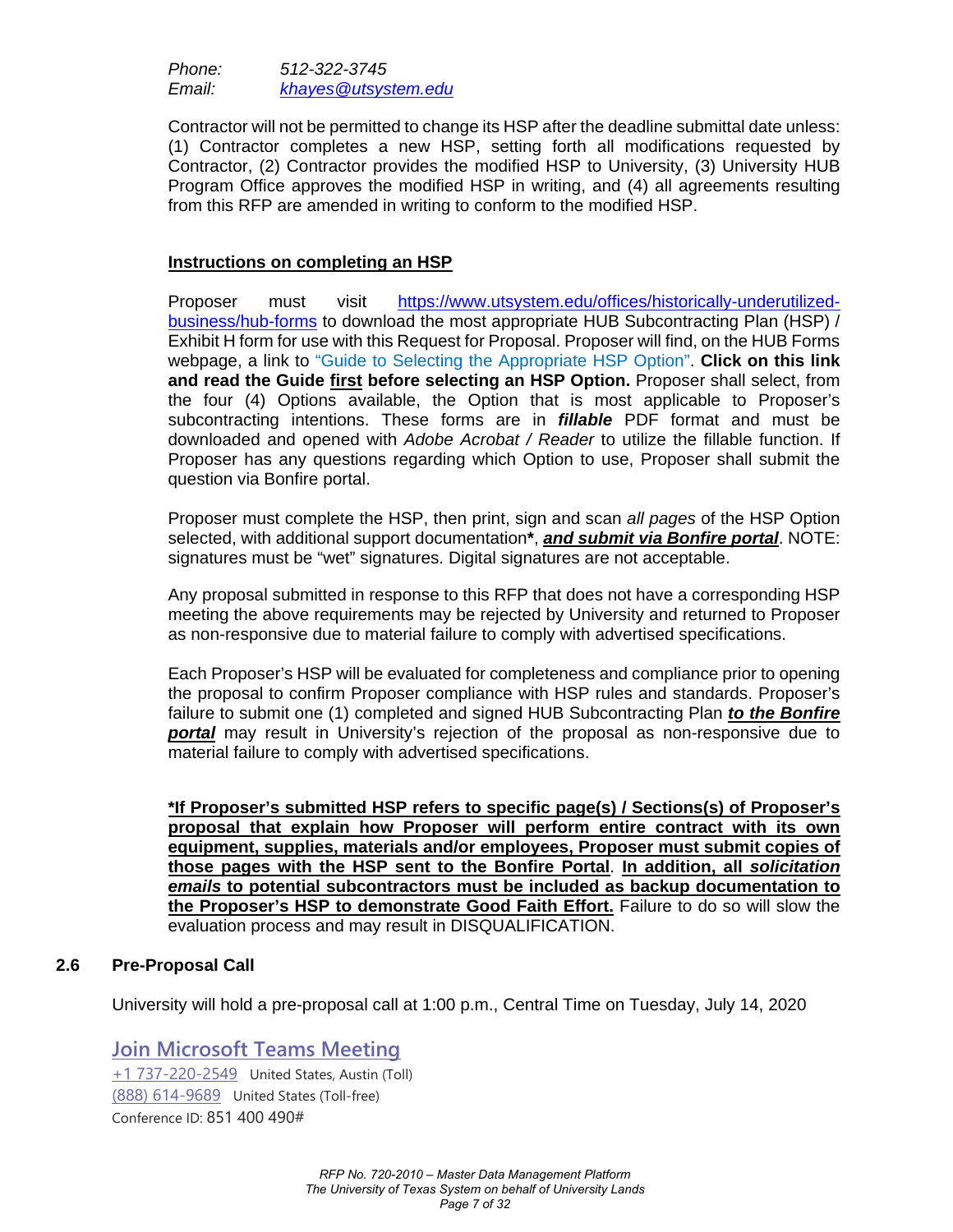## **SUBMISSION OF PROPOSAL**

### **3.1 Proposal Validity Period**

Each proposal must state that it will remain valid for University's acceptance for a minimum of one hundred and twenty (120) days after the Submittal Deadline, to allow time for evaluation, selection, and any unforeseen delays.

## **3.2 Terms and Conditions**

- 3.2.1 Proposer must comply with the requirements and specifications contained in this RFP, including the Agreement (ref. **APPENDIX TWO**), the Notice to Proposer (ref. **Section 2** of this RFP), Proposal Requirements (ref. **APPENDIX ONE**) and the Specifications and Additional Questions (ref. **Section 5** of this RFP). If there is a conflict among the provisions in this RFP, the provision requiring Proposer to supply the better quality or greater quantity of services will prevail, or if such conflict does not involve quality or quantity, then interpretation will be in the following order of precedence:
	- 3.2.1.1. Specifications and Additional Questions (ref. **Section 5** of this RFP);
	- 3.2.1.2. Agreement (ref. **Section 4** and **APPENDIX TWO**);
	- 3.2.1.3. Proposal Requirements (ref. **APPENDIX ONE**);
	- 3.2.1.4. Notice to Proposers (ref. **Section 2** of this RFP).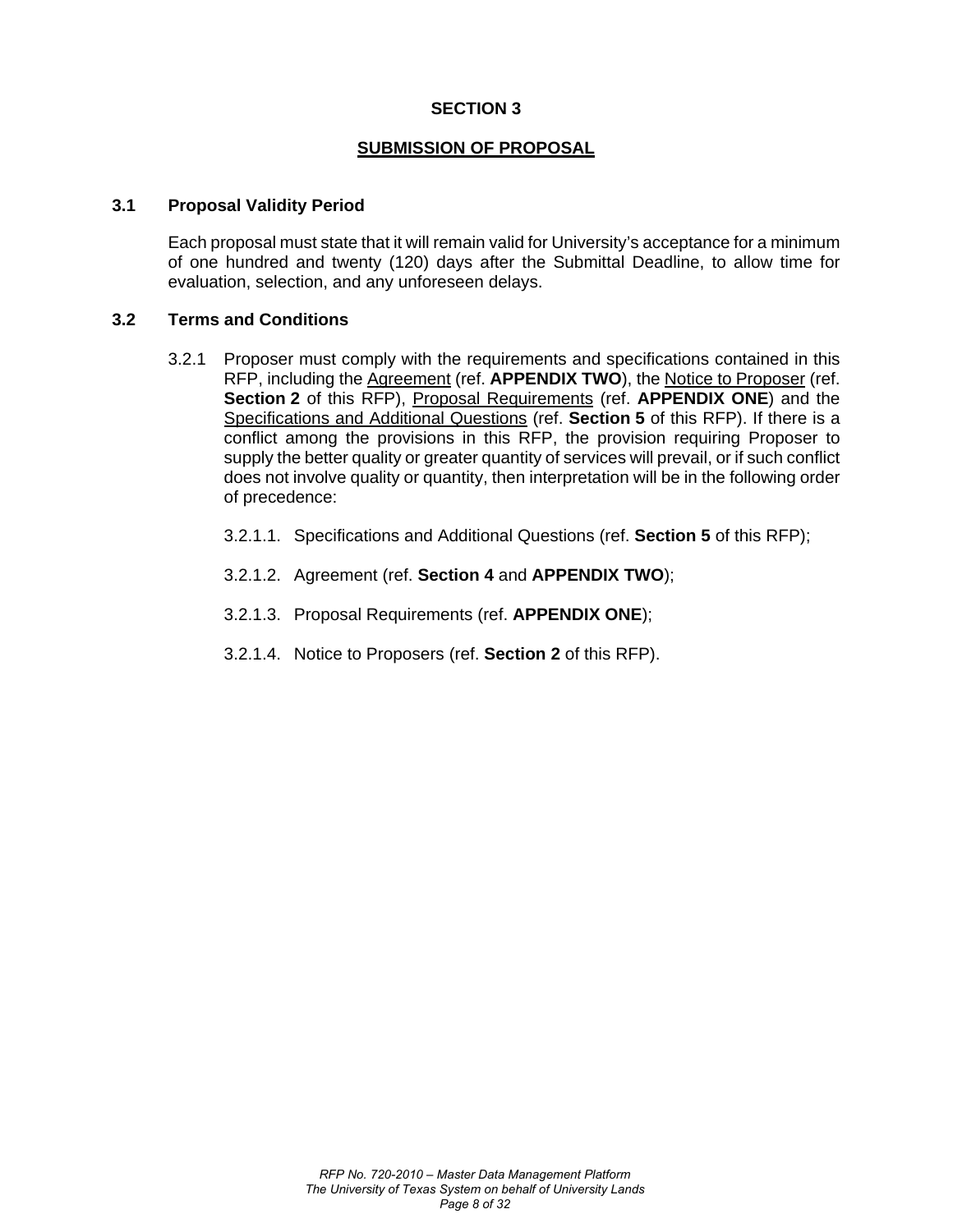### **GENERAL TERMS AND CONDITIONS**

The terms and conditions contained in the attached Agreement (ref. **APPENDIX TWO**) or, in the sole discretion of University, terms and conditions substantially similar to those contained in the Agreement, will constitute and govern any agreement that results from this RFP. *If Proposer takes exception to any terms or conditions set forth in the Agreement, Proposer will submit redlined APPENDIX TWO as part of its proposal in accordance with Section 5.2.1 of this RFP*. Proposer's exceptions will be reviewed by University and may result in disqualification of Proposer's proposal as non-responsive to this RFP. If Proposer's exceptions do not result in disqualification of Proposer's proposal, then University may consider Proposer's exceptions when University evaluates the Proposer's proposal.

Additionally, *Proposer must submit as part of its Proposal all terms and conditions that it proposes to include in any contract or agreement resulting from this RFP (such as software license terms and conditions) in accordance with Section 5.2.1 of this RFP*. Proposer bears all risk and responsibility for its failure to include such terms and conditions in its Proposal. The University will not be bound by or required to accept or agree to any terms and conditions that a Proposer includes (or fails to include) in its Proposal.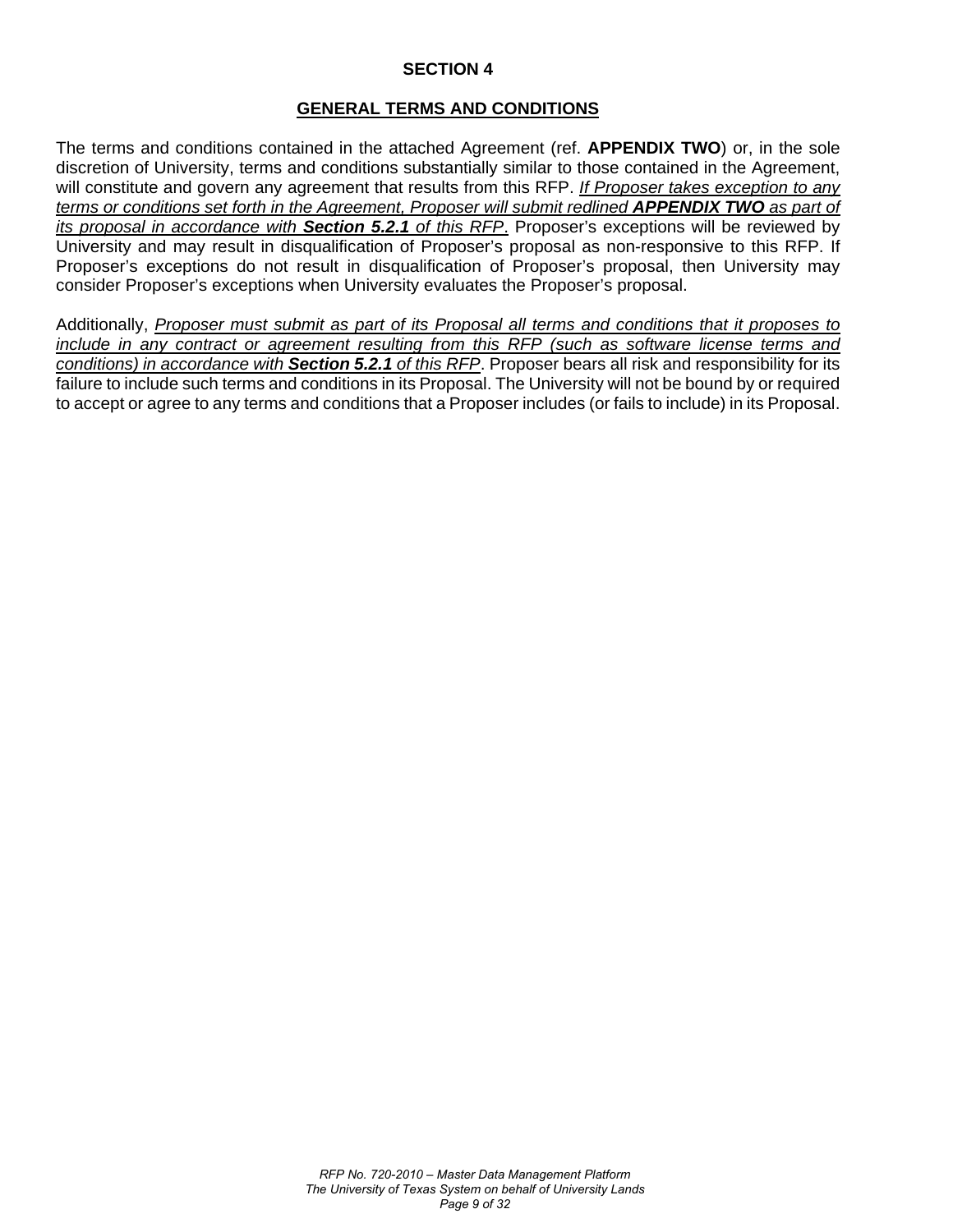## **SPECIFICATIONS AND ADDITIONAL QUESTIONS**

# **5.1 General**

The minimum requirements and the specifications for the Services, as well as certain requests for information to be provided by Proposer as part of its proposal, are set forth below. As indicated in **Section 2.3** of this RFP, the successful Proposer is referred to as the "**Contractor**."

**Contract Term:** University intends to enter into an agreement with the Contractor to perform the Services for an initial three (3) year base term, with the option to renew for two (2) additional one (1) year renewal periods, upon mutual written agreement of both parties.

### **5.2 Additional Questions Specific to this RFP**

Proposer must submit the following information as part of Proposer's proposal:

- 5.2.1 If Proposer takes exception to any terms or conditions set forth in the Agreement (ref. **APPENDIX TWO**), Proposer must redline APPENDIX TWO and include **APPENDIX TWO** as part of its Proposal. If Proposer agrees with terms or conditions set forth in the **APPENDIX TWO**, Proposer will submit a written statement acknowledging it.
- 5.2.2 In its proposal, Proposer must indicate whether it will consent to include in the Agreement the "Access by Individuals with Disabilities" language that is set forth in **APPENDIX THREE, Access by Individuals with Disabilities**. If Proposer objects to the inclusion of the "Access by Individuals with Disabilities" language in the Agreement, Proposer must, as part of its proposal, specifically identify and describe in detail all of the reasons for Proposer's objection. NOTE THAT A GENERAL OBJECTION IS NOT AN ACCEPTABLE RESPONSE TO THIS QUESTION. NOTE THAT PROPOSER IS REQUIRED TO SUBMIT A COMPLETED VPAT (VOLUNTARY PRODUCT ACCESSIBILITY TERMPLATE) WITH PROPOSAL. The VPAT document to complete is located at the following website: <https://www.itic.org/dotAsset/d432b9da-3696-47fe-a521-7d0458d48202.doc>
- 5.2.3 In its proposal, Proposer must respond to each item listed in **APPENDIX FOUR,** Higher Education Vendor Assessment Tool (HECVAT).
- 5.2.4 In In its proposal, Proposer must respond to each item listed in **APPENDIX FIVE,**  Additional Security Questions.

### **5.3 Project Overview and Scope of Work**

### **Project Overview**

University Lands is seeking a Master Data Management (MDM) platform to unify our disparate datasets into a centralized data ecosystem that users can trust, enabling the business to make better decisions in a timelier manner.

### *To reach these goals, University Lands is now accepting bids in response to this Request for Proposal.*

### **Scope of Work**

This RFP requires the installation and configuration of a commercial MDM platform that will autonomously ingest multiple oil and gas well data sources and apply data provenance and quality rules to produce a "Golden" well record for use by various UL systems and applications.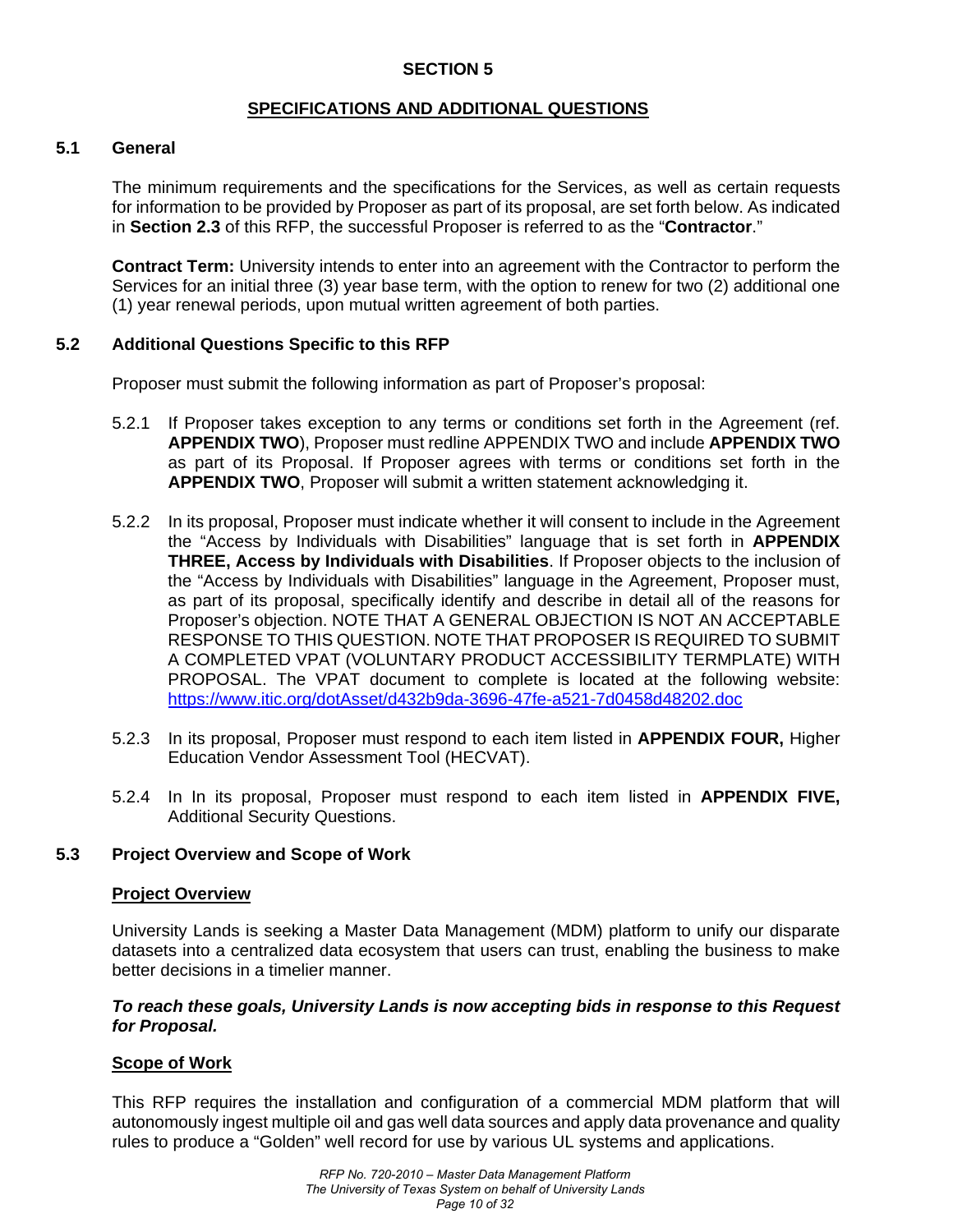Beyond this requirement, UL seeks a platform that can be extended through future configuration to support other data types, preferably through configuration by UL staff.

Additionally, University Lands is working to instill strong data governance principles across our organization. University requires a system that streamlines integrations upstream and downstream, applies business quality and provenance rules and provide a hierarchical permissions model that allows us to apply our data governance.

### **1. Design and implement a UL Master Data Management Solution**

University Lands currently has multiple SQL Server databases. Most of them are transactional with a couple reserved for analytical purposes. Data consumed from  $3<sup>rd</sup>$  party data vendors and systems are either manual or done with scripts that reach out to those sources using different methods, on various schedules and with little uniformity.

- Discovery/Systems Analysis
- Training
- Installation
- Configuration
- Integration

### **2. Integrate key sources and systems**

UL currently uses Excel, SSRS, Spotfire, and Power BI for reporting and analytics. Our intent is to narrow that down to the BI tools and have a "data mart" where users retrieve their data in a controlled and trusted manner. UL uses spatial data throughout the organization and are looking to integrate Geographic Information System (GIS) workflows. Geology and Geophysics (G&G) is also a key focus, and UL utilizes the likes of IHS Kingdom and Petrel.

### **a. MDM input sources and formats to be supported**

- IHS Data Subscriptions (Enerdeq)
- Enverus/DrillingInfo Data Subscriptions
- SQL Server databases
- ESRI File Geodatabase and Shapefile
- RESTful/SOAP Web Services
- FTP Sites
- Email Accounts/Exchange Server
- File Systems
- Web Scraping (HTML...)
- Data Lakes

### **b. Key systems requiring direct access/integration to MDM data**

- Kingdom
- Petrel
- Spotfire
- Power BI
- ArcGIS Enterprise Platform
- UL Custom Developed Solutions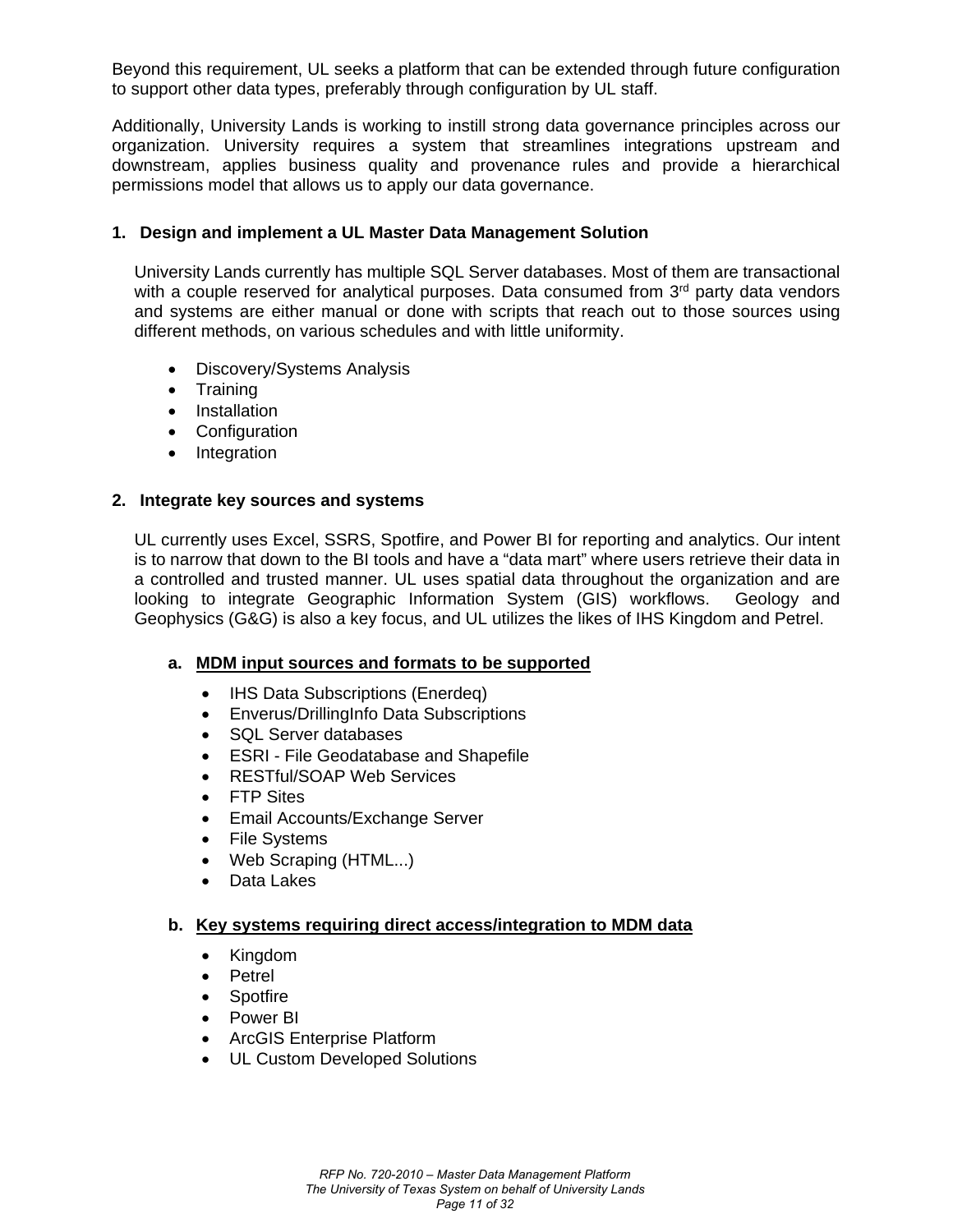# **3. Proof of Concept (POC)**

Prior to award, a single vendor or a short-list of vendors *may* be selected to provide a functional Proof of Concept. At a minimum, the POC will;

- Ingest UL SQL Server well data
- Ingest subscription data from Enerdeq and Enverus
- Enable UL to evaluate configuration and management tools
- Demonstrate the production of "Golden" well records
- Enable UL evaluation of system access to MDM data from;
	- Kingdom,
	- Petrel,
	- **Spotfire,**
	- **Power BI**
	- **ArcGIS Pro**
	- ArcGIS Enterprise Portal

# **5.4 Additional Questions Specific to this RFP**

Proposer must submit the following information as part of Proposer's proposal. These questions corollate to the Scored Criteria identified in Section 2.3.2 of this RFP.

# **Reputation (10%)**

1. Provide the name and contact information for three (3) U.S. client references that currently use Proposers product that are similar in scope, size, and complexity to the Services described in this RFP.

Provide the following information for each customer:

- Customer name and address;
- Contact name with email address and phone number;
- Time period in which services were provided;
- Short description of services provided.
- 2. Please speak to the maturity of your MDM platform.
- 3. Please describe the industry diversity of Proposer's customer base?

# **Quality (20%)**

- 4. Is Proposer willing to arrange a client visit and/or demonstration of an implementation of the MDM platform that is similar to UL's requirement? If yes, indicate how you will demo your solution.
- 5. Does Proposer outsource software customizations to offshore resources? If yes, expand.
- 6. Describe Proposer's level of customer support services and related user guide documentation.

# **Meets University Lands Requirements (30%)**

7. In what environment does Proposer's platform run? i.e. on-premise, cloud, either…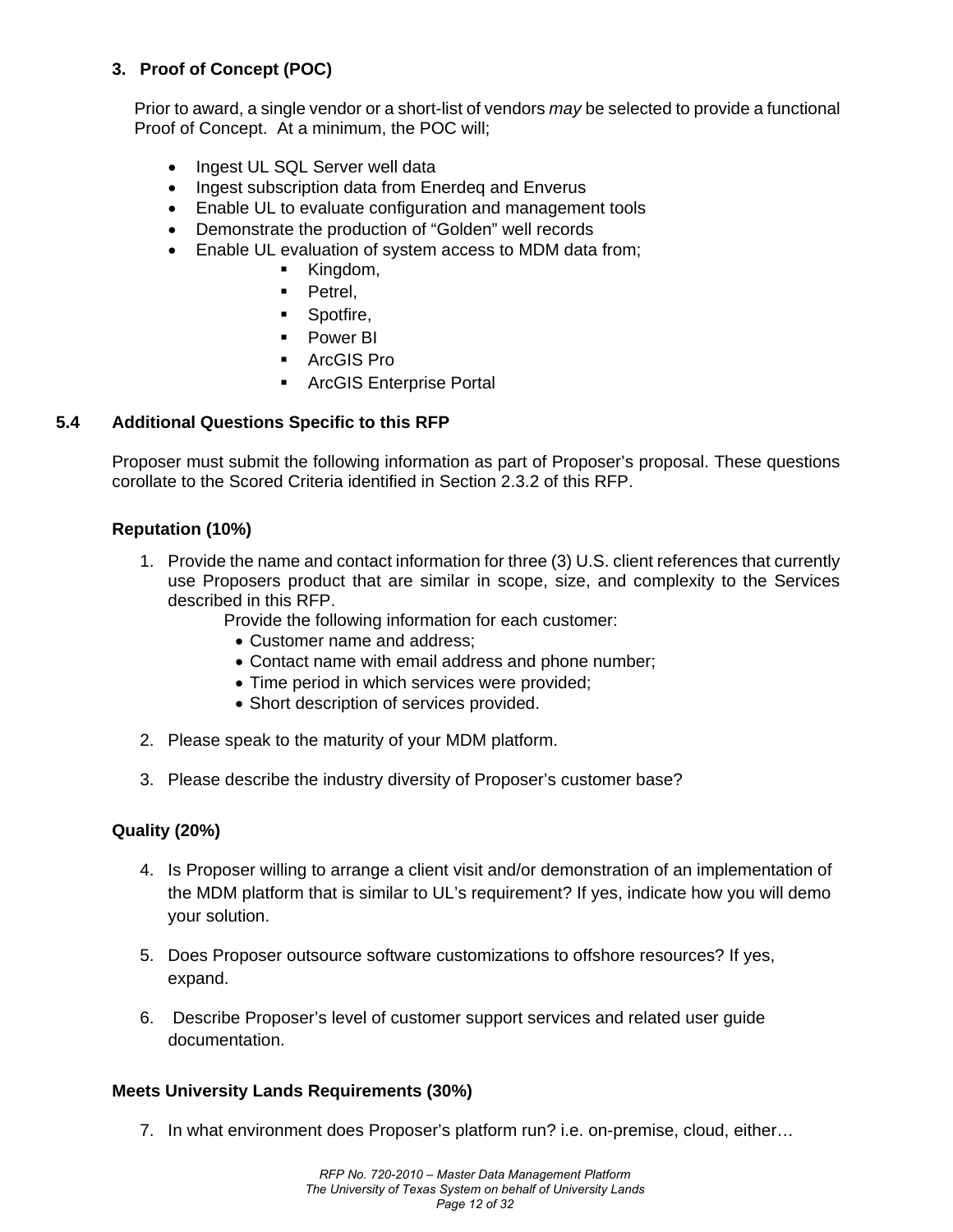- 8. What 3<sup>rd</sup> party well data sources does Proposer's platform currently connect to?
- 9. Does Proposer's platform manage "Golden" records of different spatial data sources? If yes, expand.
- 10. What industry standard formats does Proposer's platform ingest out-of-the-box?
- 11. What database platform is Proposer's solution built on?
- 12. Does Proposer's solution provide an API? If yes, expand.
- 13. How are MDM rules for establishing "Golden" records configured? I.e. interface, configuration file, hard-coded…
- 14. How does Proposer's platform facilitate data governance?
- 15. Describe the capabilities of Proposer's product regarding curating the "golden records".
	- Are they rules based?
	- Are they at the field level?
	- Do they include providence, timeliness and quality measures?
- 16. Provide brief explanation on the ability to accurately ingest, store, disseminate technical data types:
	- Geoscience data: log curves (digital & raster/image formats), formation correlations, core information/data, microseismic
	- Engineering data: Production streams (from various sources), completion information
	- Well operational data: permits, survey plats, well bore surveys, well bore diagram information
	- Well history and lifecycle information

# **Maintenance (10%)**

- 17. Does Proposer's platform provide any system health monitoring or error reporting tools? If yes, expand.
- 18. Are there regular update releases to the COTS component of Proposers platform? If yes, expand.

# **Flexibility (20%)**

- 19. Is Proposer's data model open for extension by clients? If yes, expand.
- 20. Are any other types of  $3<sup>rd</sup>$  party data source connections currently available through Proposer's platform? If yes, expand.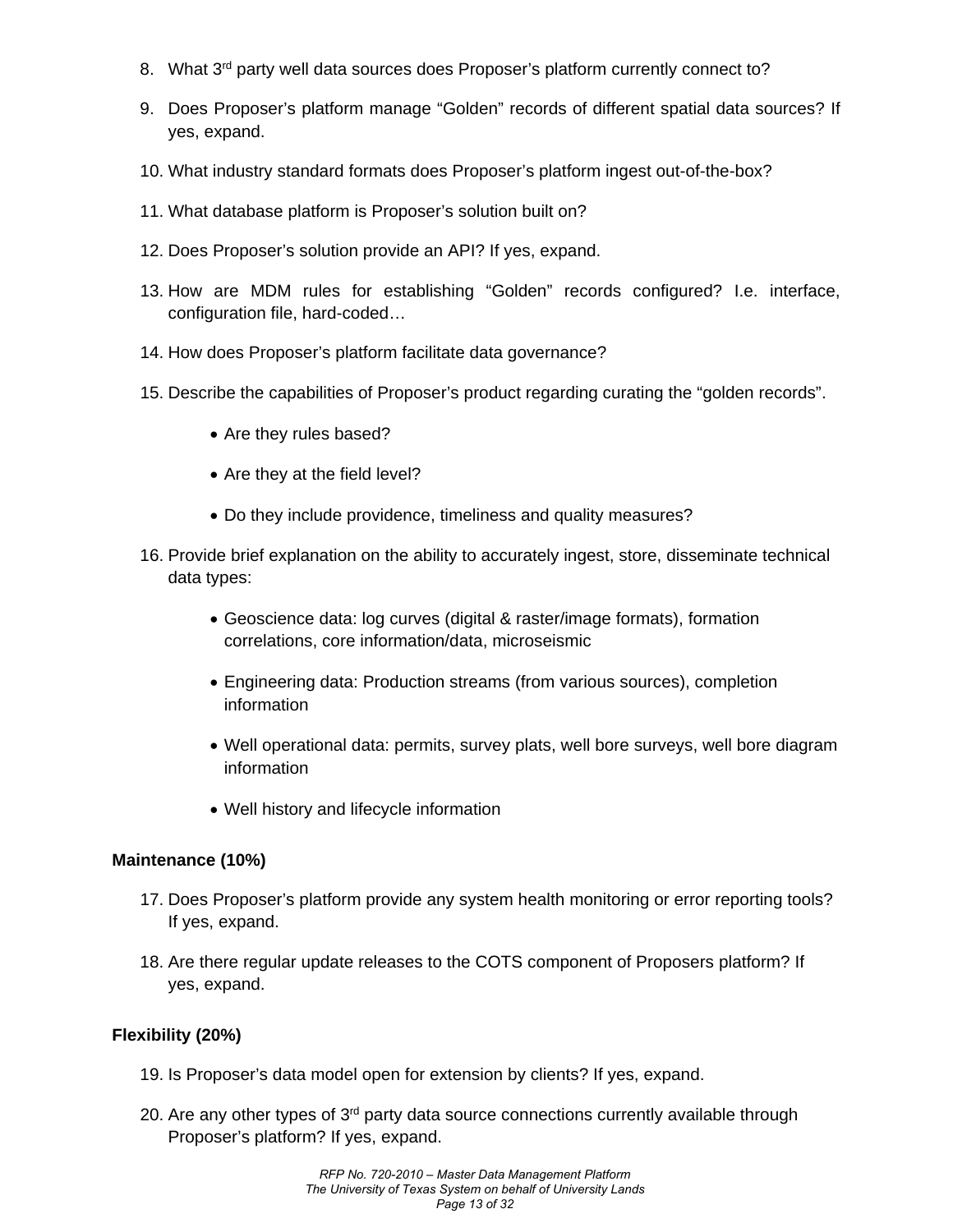- 21. Does Proposer's product implement any APIs that UL can utilize for custom integrations? If yes, expand.
- 22. Does Proposer's product have the ability to Master other data domains beyond wells, such as land and contract data? If yes, expand.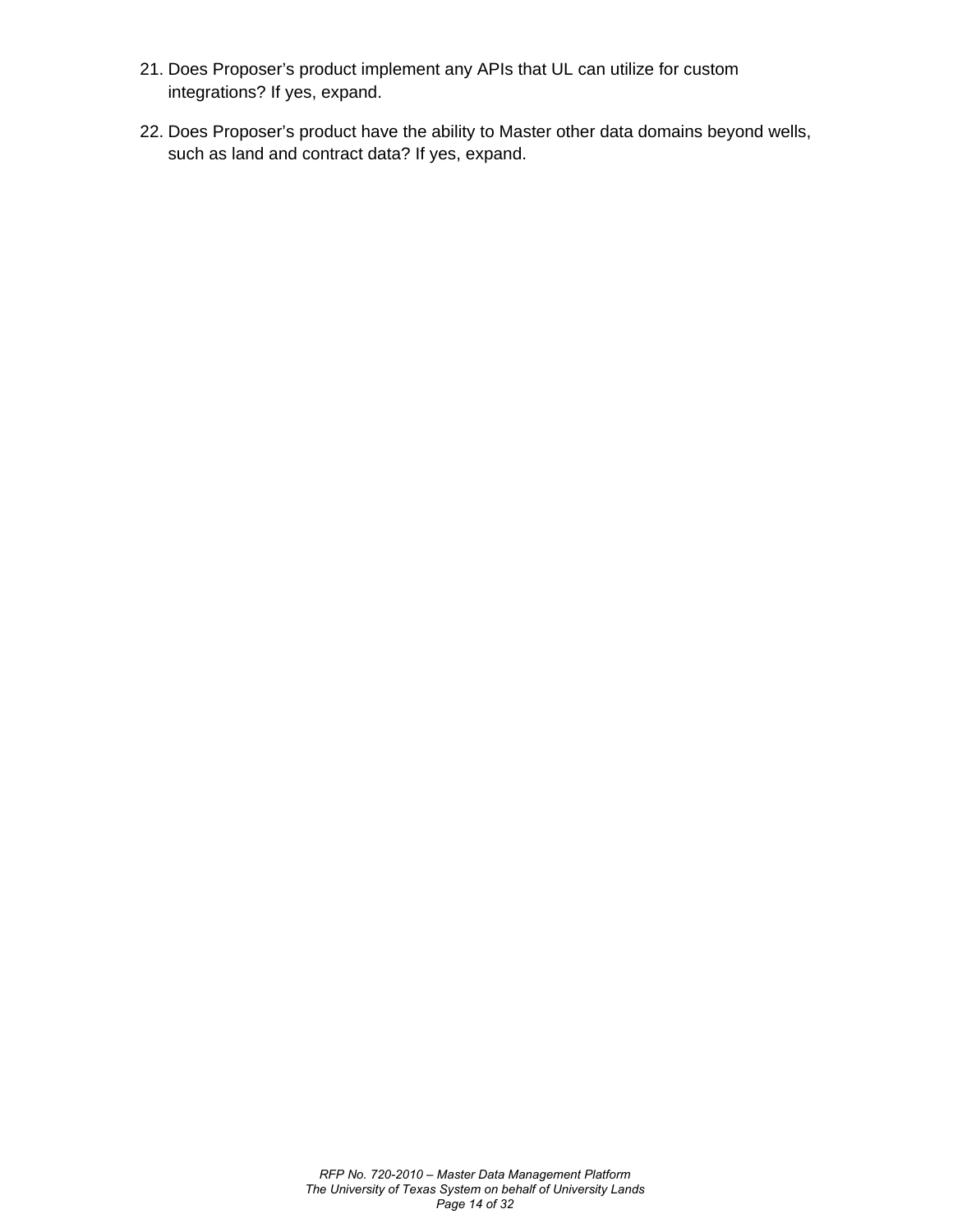# **PRICING AND DELIVERY SCHEDULE**

**Proposal of:** \_\_\_\_\_\_\_\_\_\_\_\_\_\_\_\_\_\_\_\_\_\_\_\_\_\_\_\_\_\_\_\_\_\_\_ (Proposer Company Name)

**To:** The University of Texas System on behalf of University Lands

# **RFP No. 720-2010 Master Data Management Platform**

Ladies and Gentlemen:

Having carefully examined all the specifications and requirements of this RFP and any attachments thereto, the undersigned proposes to furnish the required pursuant to the above-referenced Request for Proposal upon the terms quoted (firm fixed price) below. The University will not accept proposals which include assumptions or exceptions to the work identified in this RFP.

### **6.1 Pricing for Services Offered (10%)**

- 1. Is consulting provided on a fixed cost or time and materials basis? Explain.
- 2. What are Proposers software maintenance costs and what do they include?
- 3. Are there any incremental costs to Proposer's platform, i.e. credits for storage, analytics, etc.
- 4. List applicable consulting fees: implementation, training, and customizations
- 5. List annual payment schedule.

### **6.2 Discounts**

Describe all discounts that may be available to University, including, educational, federal, state and local discounts.

### **6.3 Delivery Schedule of Events and Time Periods**

Proposer's schedule must be included and clearly expressed. Indicate number of calendar days needed to commence the Services from the effective date of the Services Agreement:

\_\_\_\_\_\_\_\_\_\_\_\_\_\_\_ Calendar Days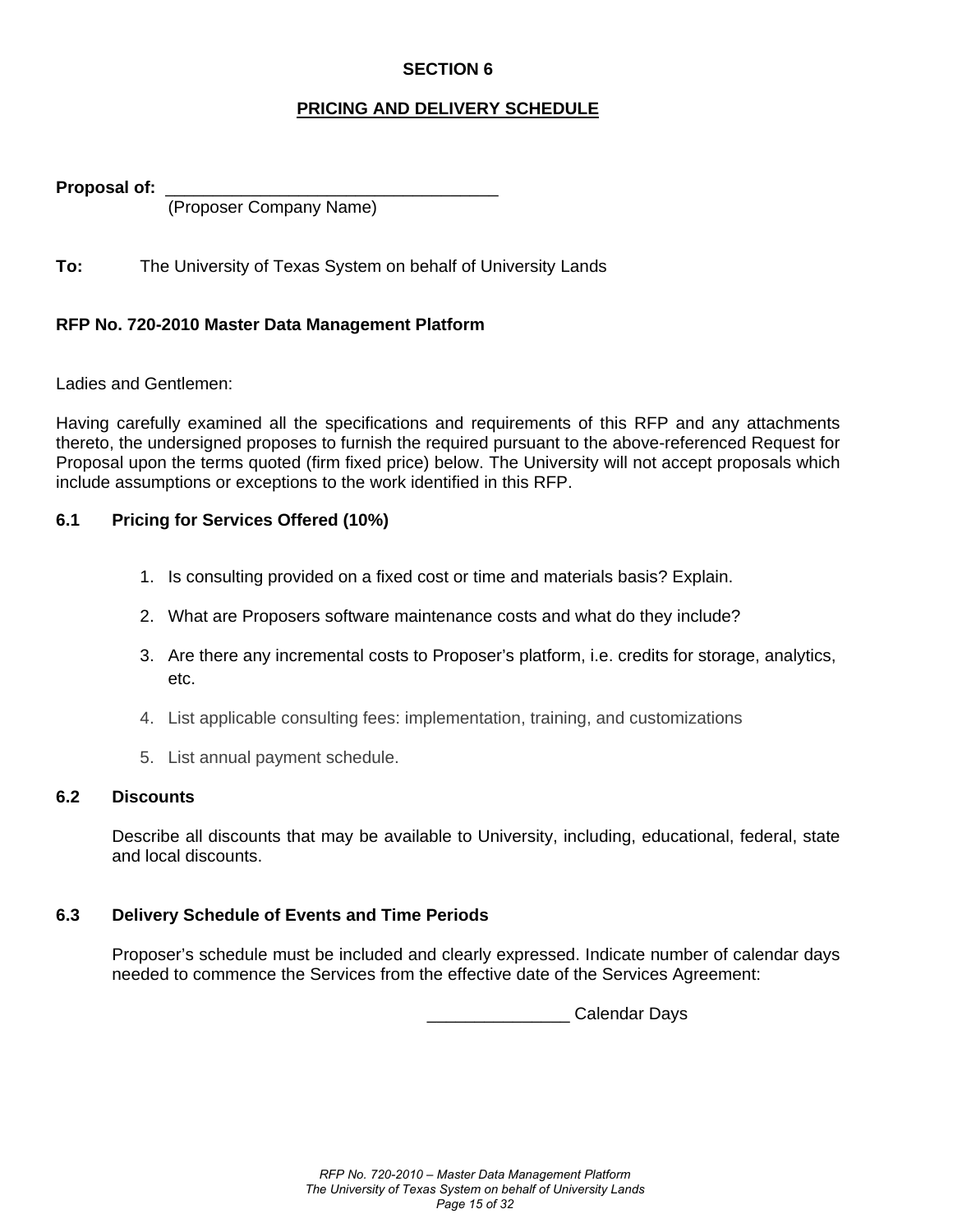# **6.4 Payment Terms**

University's standard payment terms are "net 30 days" as mandated by the *Texas Prompt Payment Act* (ref. Chapter 2251, *[Government Code](http://www.statutes.legis.state.tx.us/Docs/GV/htm/GV.2251.htm)*).

Indicate below the prompt payment discount that Proposer offers:

Prompt Payment Discount:  $\frac{1}{2}$  % days / net 30 days.

[Section 51.012,](http://www.statutes.legis.state.tx.us/Docs/ED/htm/ED.51.htm#51.012) *Education Code*, authorizes University to make payments through electronic funds transfer methods. Proposer agrees to accept payments from University through those methods, including the automated clearing house system ("**ACH**"). Proposer agrees to provide Proposer's banking information to University in writing on Proposer letterhead signed by an authorized representative of Proposer. Prior to the first payment, University will confirm Proposer's banking information. Changes to Proposer's bank information must be communicated to University in writing at least thirty (30) days before the effective date of the change and must include an IRS [Form W-9](https://www.irs.gov/uac/about-form-w9) signed by an authorized representative of Proposer.

University, an agency of the State of Texas, is exempt from Texas Sales & Use Tax on goods and services in accordance with [§151.309,](http://www.statutes.legis.state.tx.us/Docs/TX/htm/TX.151.htm#151.309) *Tax Code,* and [Title 34 TAC](http://texreg.sos.state.tx.us/public/readtac$ext.TacPage?sl=R&app=9&p_dir=&p_rloc=&p_tloc=&p_ploc=&pg=1&p_tac=&ti=34&pt=1&ch=3&rl=322) §3.322. Pursuant to [34 TAC](http://texreg.sos.state.tx.us/public/readtac$ext.TacPage?sl=R&app=9&p_dir=&p_rloc=&p_tloc=&p_ploc=&pg=1&p_tac=&ti=34&pt=1&ch=3&rl=322)  [§3.322\(c\)\(4\),](http://texreg.sos.state.tx.us/public/readtac$ext.TacPage?sl=R&app=9&p_dir=&p_rloc=&p_tloc=&p_ploc=&pg=1&p_tac=&ti=34&pt=1&ch=3&rl=322) University is not required to provide a tax exemption certificate to establish its tax exempt status.

| Respectfully submitted, |  |
|-------------------------|--|
|-------------------------|--|

**Proposer:** \_\_\_\_\_\_\_\_\_\_\_\_\_\_\_\_\_\_\_\_\_\_\_\_\_\_\_\_

**By:** \_\_\_\_\_\_\_\_\_\_\_\_\_\_\_\_\_\_\_\_\_\_\_\_\_\_\_ *(Authorized Signature for Proposer)* 

**Name:**  $\blacksquare$ 

**Title:** 

**Date:**  $\blacksquare$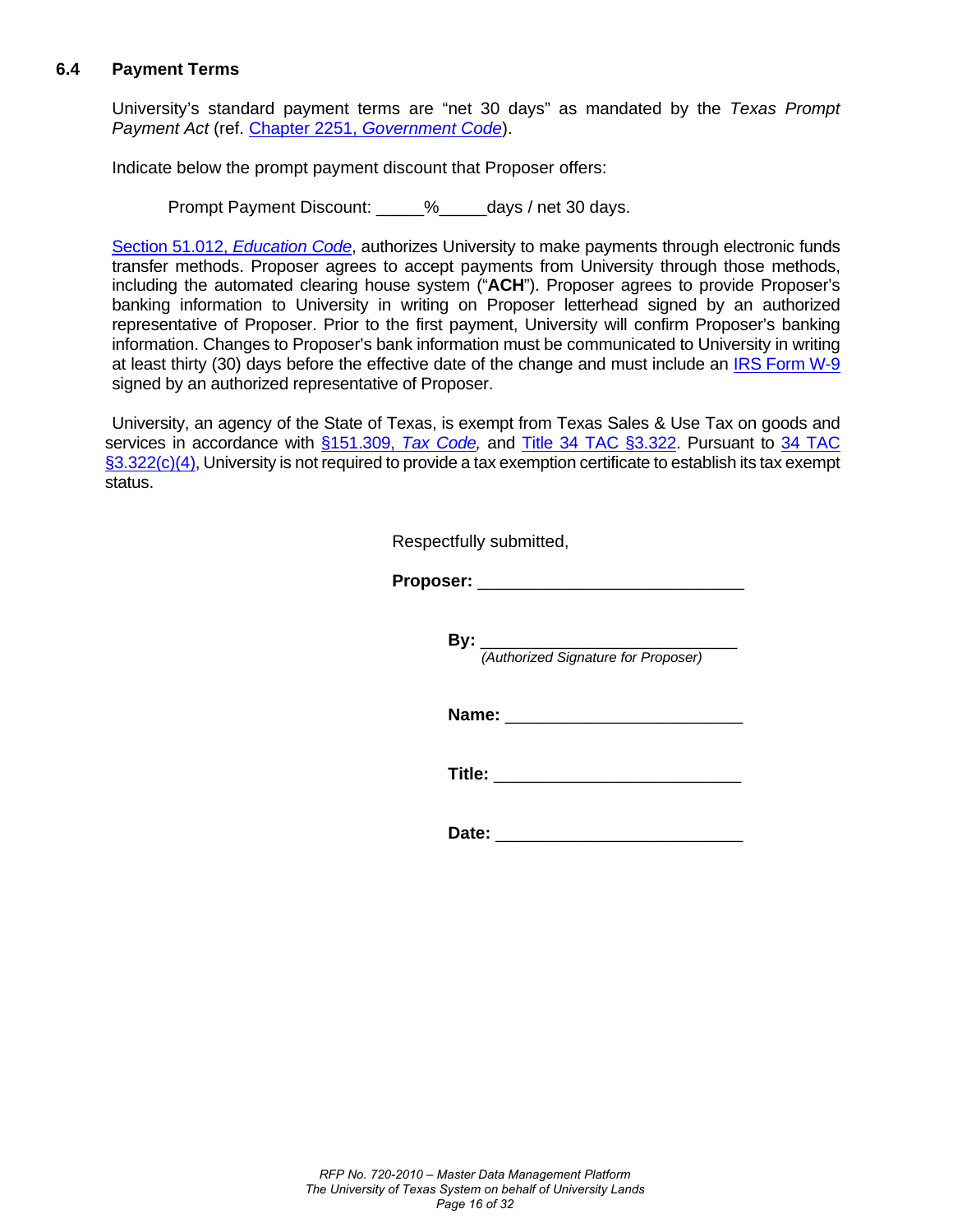# **APPENDIX ONE**

### **PROPOSAL REQUIREMENTS**

# **TABLE OF CONTENTS**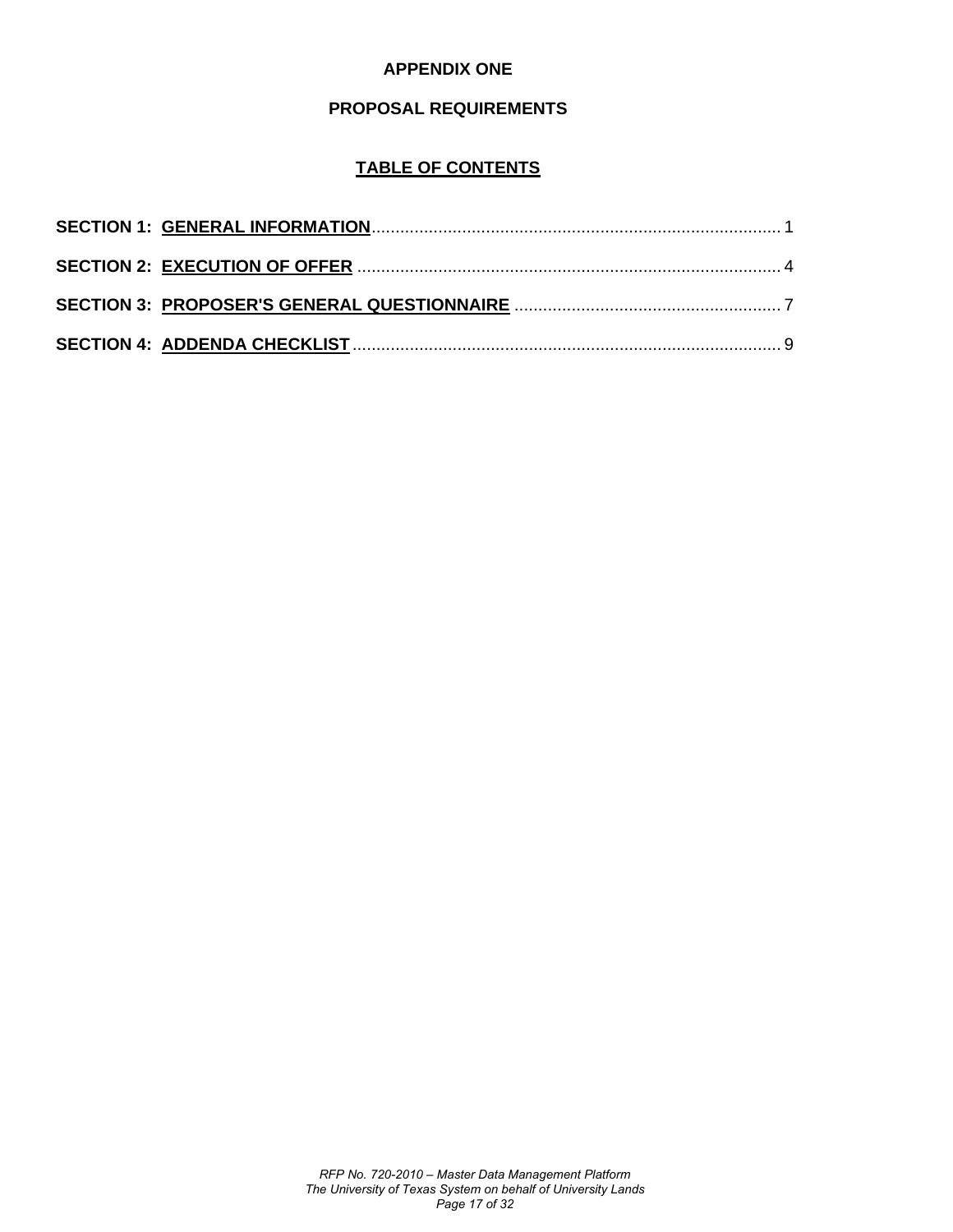#### **GENERAL INFORMATION**

#### **1.1 Purpose**

University is soliciting competitive sealed proposals from Proposers having suitable qualifications and experience providing services in accordance with the terms, conditions and requirements set forth in this RFP. This RFP provides sufficient information for interested parties to prepare and submit proposals for consideration by University.

By submitting a proposal, Proposer certifies that it understands this RFP and has full knowledge of the scope, nature, quality, and quantity of the services to be performed, the detailed requirements of the services to be provided, and the conditions under which such services are to be performed. Proposer also certifies that it understands that all costs relating to preparing a response to this RFP will be the sole responsibility of the Proposer.

PROPOSER IS CAUTIONED TO READ THE INFORMATION CONTAINED IN THIS RFP CAREFULLY AND TO SUBMIT A COMPLETE RESPONSE TO ALL REQUIREMENTS AND QUESTIONS AS DIRECTED.

#### **1.2 Inquiries and Interpretations**

University may in its sole discretion respond in writing to written inquiries concerning this RFP and mail its response as an Addendum to all parties recorded by University as having received a copy of this RFP. Only University's responses that are made by formal written Addenda will be binding on University. Any verbal responses, written interpretations or clarifications other than Addenda to this RFP will be without legal effect. All Addenda issued by University prior to the Submittal Deadline will be and are hereby incorporated as a part of this RFP for all purposes.

Proposers are required to acknowledge receipt of each Addendum as specified in this Section. The Proposer must acknowledge all Addenda by completing, signing and returning the Addenda Checklist (ref. **Section 4** of **APPENDIX ONE**). The Addenda Checklist must be received by University prior to the Submittal Deadline and should accompany the Proposer's proposal.

Any interested party that receives this RFP by means other than directly from University is responsible for notifying University that it has received an RFP package, and should provide its name, address, telephone and facsimile (**FAX**) numbers, and email address, to University, so that if University issues Addenda to this RFP or provides written answers to questions, that information can be provided to that party.

#### **1.3 Public Information**

Proposer is hereby notified that University strictly adheres to all statutes, court decisions and the opinions of the Texas Attorney General with respect to disclosure of public information.

University may seek to protect from disclosure all information submitted in response to this RFP until such time as a final agreement is executed.

Upon execution of a final agreement, University will consider all information, documentation, and other materials requested to be submitted in response to this RFP, to be of a non-confidential and non-proprietary nature and, therefore, subject to public disclosure under the *Texas Public Information Act* (ref. Chapter 552, *[Government Code](http://www.statutes.legis.state.tx.us/Docs/GV/htm/GV.552.htm)*). Proposer will be advised of a request for public information that implicates their materials and will have the opportunity to raise any objections to disclosure to the Texas Attorney General. Certain information may be protected from release under §[§552.101,](http://www.statutes.legis.state.tx.us/Docs/GV/htm/GV.552.htm#552.101) [552.104,](http://www.statutes.legis.state.tx.us/Docs/GV/htm/GV.552.htm#552.104) [552.110,](http://www.statutes.legis.state.tx.us/Docs/GV/htm/GV.552.htm#552.110) [552.113,](http://www.statutes.legis.state.tx.us/Docs/GV/htm/GV.552.htm#552.113) and [552.131,](http://www.statutes.legis.state.tx.us/Docs/GV/htm/GV.552.htm#552.131) *Government Code*.

#### **1.4 Type of Agreement**

Contractor, if any, will be required to enter into a contract with University in a form substantially similar to the Agreement between University and Contractor (the "**Agreement**") attached to this RFP as **APPENDIX TWO** and incorporated for all purposes.

#### **1.5 Proposal Evaluation Process**

University will select Contractor by using the competitive sealed proposal process described in this Section. Any proposals that are not submitted by the Submittal Deadline or that are not accompanied by required number of completed and signed originals of the HSP will be rejected by University as non-responsive due to material failure to comply with this RFP (ref. **Section 2.5.4** of this RFP). Upon completion of the initial review and evaluation of proposals, University may invite one or more selected Proposers to participate in oral presentations. University will use commercially reasonable efforts to avoid public disclosure of the contents of a proposal prior to selection of Contractor.

University may make the selection of Contractor on the basis of the proposals initially submitted, without discussion, clarification or modification. In the alternative, University may make the selection of Contractor on the basis of negotiation with any of the Proposers. In conducting negotiations, University will use commercially reasonable efforts to avoid disclosing the contents of competing proposals.

University may discuss and negotiate all elements of proposals submitted by Proposers within a specified competitive range. For purposes of negotiation, University may establish, after an initial review of the proposals, a competitive range of acceptable or potentially acceptable proposals composed of the highest rated proposal(s). In that event, University may defer further action on proposals not included within the competitive range pending the selection of Contractor; provided, however, University reserves the right to include additional proposals in the competitive range if deemed to be in the best interest of University.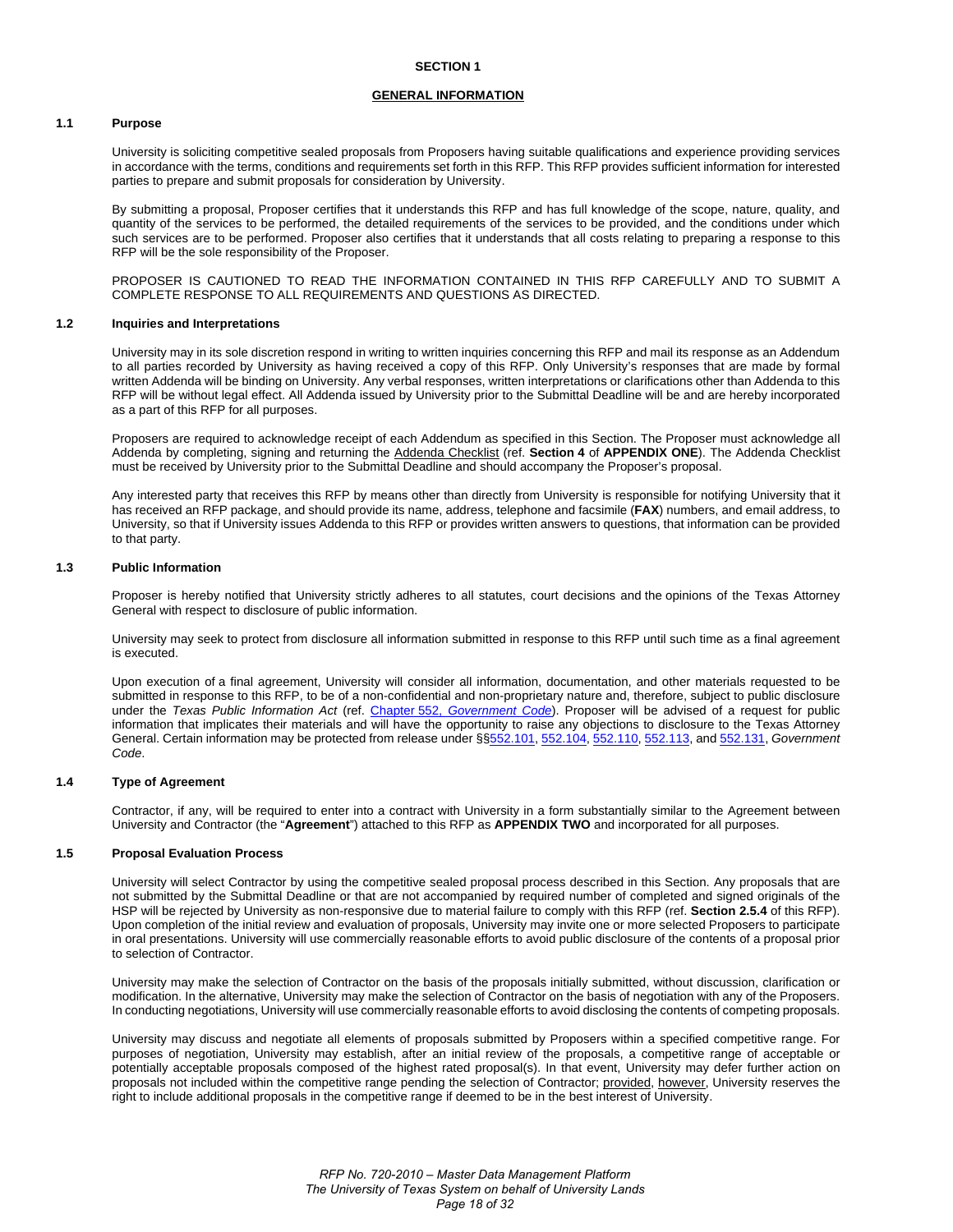After the Submittal Deadline but before final selection of Contractor, University may permit Proposer to revise its proposal in order to obtain the Proposer's best and final offer. In that event, representations made by Proposer in its revised proposal, including price and fee quotes, will be binding on Proposer. University will provide each Proposer within the competitive range with an equal opportunity for discussion and revision of its proposal. University is not obligated to select the Proposer offering the most attractive economic terms if that Proposer is not the most advantageous to University overall, as determined by University.

University reserves the right to (a) enter into an agreement for all or any portion of the requirements and specifications set forth in this RFP with one or more Proposers, (b) reject any and all proposals and re-solicit proposals, or (c) reject any and all proposals and temporarily or permanently abandon this selection process, if deemed to be in the best interests of University. Proposer is hereby notified that University will maintain in its files concerning this RFP a written record of the basis upon which a selection, if any, is made by University.

#### **1.6 Proposer's Acceptance of RFP Terms**

Proposer (1) accepts [a] Proposal Evaluation Process (ref. **Section 1.5** of **APPENDIX ONE**), [b] Criteria for Selection (ref. **2.3** of this RFP), [c] Specifications and Additional Questions (ref. **Section 5** of this RFP), [d] terms and conditions of the Agreement (ref. **APPENDIX TWO**), and [e] all other requirements and specifications set forth in this RFP; and (2) acknowledges that some subjective judgments must be made by University during this RFP process.

#### **1.7 Solicitation for Proposal and Proposal Preparation Costs**

Proposer understands and agrees that (1) this RFP is a solicitation for proposals and University has made no representation written or oral that one or more agreements with University will be awarded under this RFP; (2) University issues this RFP predicated on University's anticipated requirements for the Services, and University has made no representation, written or oral, that any particular scope of services will actually be required by University; and (3) Proposer will bear, as its sole risk and responsibility, any cost that arises from Proposer's preparation of a proposal in response to this RFP.

#### **1.8 Proposal Requirements and General Instructions**

- 1.8.1 Proposer should carefully read the information contained herein and submit a complete proposal in response to all requirements and questions as directed.
- 1.8.2 Proposals and any other information submitted by Proposer in response to this RFP will become the property of University.
- 1.8.3 University will not provide compensation to Proposer for any expenses incurred by the Proposer for proposal preparation or for demonstrations or oral presentations that may be made by Proposer. Proposer submits its proposal at its own risk and expense.
- 1.8.4 Proposals that (i) are qualified with conditional clauses; (ii) alter, modify, or revise this RFP in any way; or (iii) contain irregularities of any kind, are subject to disqualification by University, at University's sole discretion.
- 1.8.5 Proposals should be prepared simply and economically, providing a straightforward, concise description of Proposer's ability to meet the requirements and specifications of this RFP. Emphasis should be on completeness, clarity of content, and responsiveness to the requirements and specifications of this RFP.
- 1.8.6 University makes no warranty or guarantee that an award will be made as a result of this RFP. University reserves the right to accept or reject any or all proposals, waive any formalities, procedural requirements, or minor technical inconsistencies, and delete any requirement or specification from this RFP or the Agreement when deemed to be in University's best interest. University reserves the right to seek clarification from any Proposer concerning any item contained in its proposal prior to final selection. Such clarification may be provided by telephone conference or personal meeting with or writing to University, at University's sole discretion. Representations made by Proposer within its proposal will be binding on Proposer.
- 1.8.7 Any proposal that fails to comply with the requirements contained in this RFP may be rejected by University, in University's sole discretion.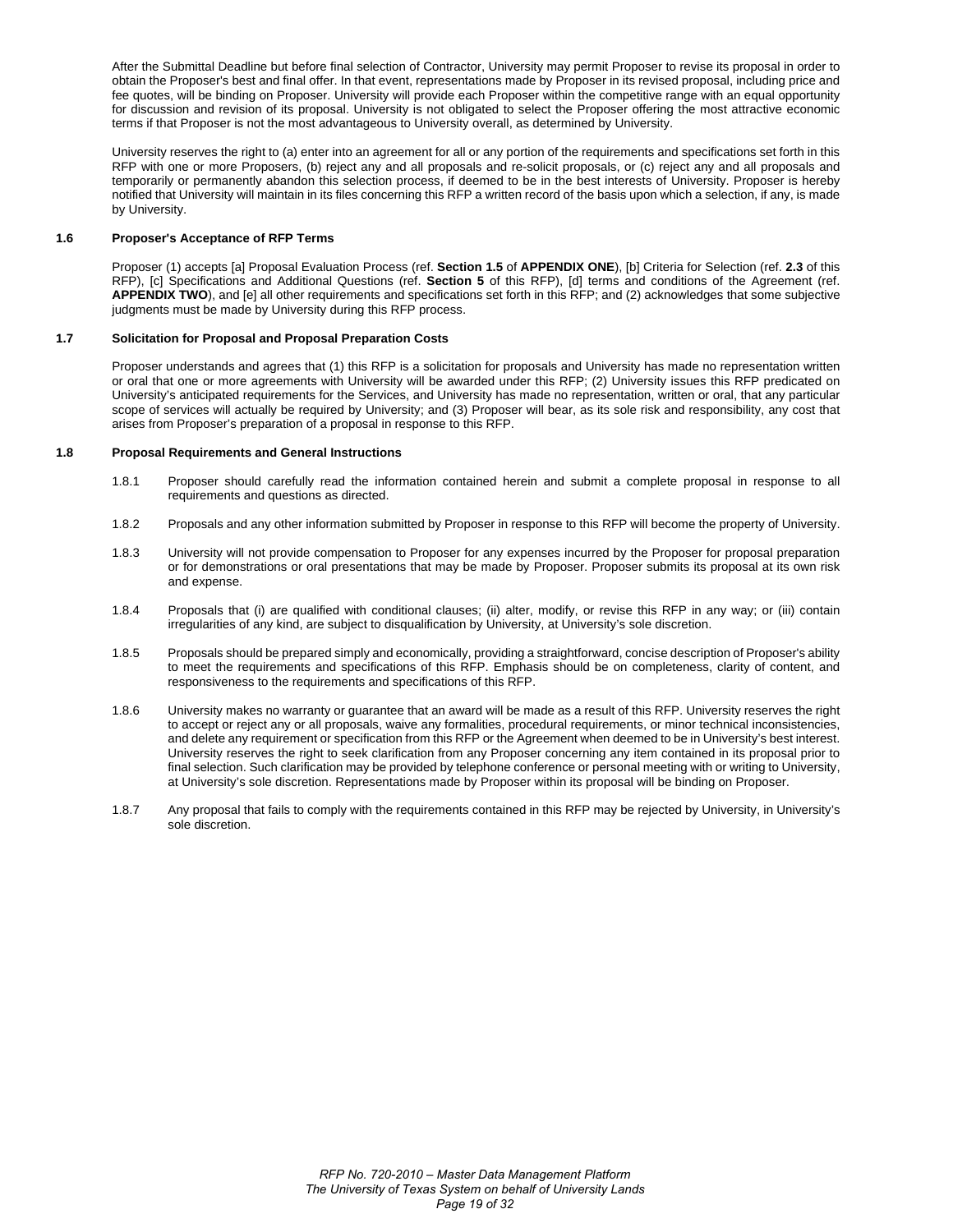#### **1.9 Preparation and Submittal Instructions**

#### 1.9.1 Specifications and Additional Questions

Proposals must include responses to the questions in Specifications and Additional Questions (ref. **Section 5** of this RFP). Proposer should reference the item number and repeat the question in its response. In cases where a question does not apply or if unable to respond, Proposer should refer to the item number, repeat the question, and indicate N / A (Not Applicable) or N / R (No Response), as appropriate. Proposer should explain the reason when responding N / A or N / R.

#### 1.9.2 Execution of Offer

Proposer must complete, sign and return the attached Execution of Offer (ref. **Section 2** of **APPENDIX ONE**) as part of its proposal. The Execution of Offer must be signed by a representative of Proposer duly authorized to bind the Proposer to its proposal. Any proposal received without a completed and signed Execution of Offer may be rejected by University, in its sole discretion.

#### 1.9.3 Pricing and Delivery Schedule

Proposer must complete and return the Pricing and Delivery Schedule (ref. **Section 6** of this RFP), as part of its proposal. In the Pricing and Delivery Schedule, the Proposer should describe in detail (a) the total fees for the entire scope of the Services; and (b) the method by which the fees are calculated. The fees must be inclusive of all associated costs for delivery, labor, insurance, taxes, overhead, and profit.

University will not recognize or accept any charges or fees to perform the Services that are not specifically stated in the Pricing and Delivery Schedule.

In the Pricing and Delivery Schedule, Proposer should describe each significant phase in the process of providing the Services to University, and the time period within which Proposer proposes to be able to complete each such phase.

#### 1.9.4 Proposer's General Questionnaire

Proposals must include responses to the questions in Proposer's General Questionnaire (ref. **Section 3** of **APPENDIX ONE).** Proposer should reference the item number and repeat the question in its response. In cases where a question does not apply or if unable to respond, Proposer should refer to the item number, repeat the question, and indicate N / A (Not Applicable) or N / R (No Response), as appropriate. Proposer should explain the reason when responding N / A or N / R.

#### 1.9.5 Addenda Checklist

Proposer should acknowledge all Addenda to this RFP (if any) by completing, signing and returning the Addenda Checklist (ref. **Section 4** of **APPENDIX ONE**) as part of its proposal. Any proposal received without a completed and signed Addenda Checklist may be rejected by University, in its sole discretion.

#### 1.9.6 Submission

*Proposer should submit all proposal materials as instructed in Section 3 of this RFP*. RFP No. (ref. **Title Page** of this RFP) and Submittal Deadline (ref. **Section 2.1** of this RFP) should be clearly shown (1) in the Subject line of any email transmitting the proposal, and (2) in the lower left-hand corner on the top surface of any envelope or package containing the proposal. In addition, the name and the return address of the Proposer should be clearly visible in any email or on any envelope or package.

University will not under any circumstances consider a proposal that is received after the Submittal Deadline or which is not accompanied by the HSP as required by **Section 2.5** of this RFP. University will not accept proposals submitted by email, telephone or FAX transmission.

Except as otherwise provided in this RFP, no proposal may be changed, amended, or modified after it has been submitted to University. However, a proposal may be withdrawn and resubmitted at any time prior to the Submittal Deadline. No proposal may be withdrawn after the Submittal Deadline without University's consent, which will be based on Proposer's written request explaining and documenting the reason for withdrawal, which is acceptable to University.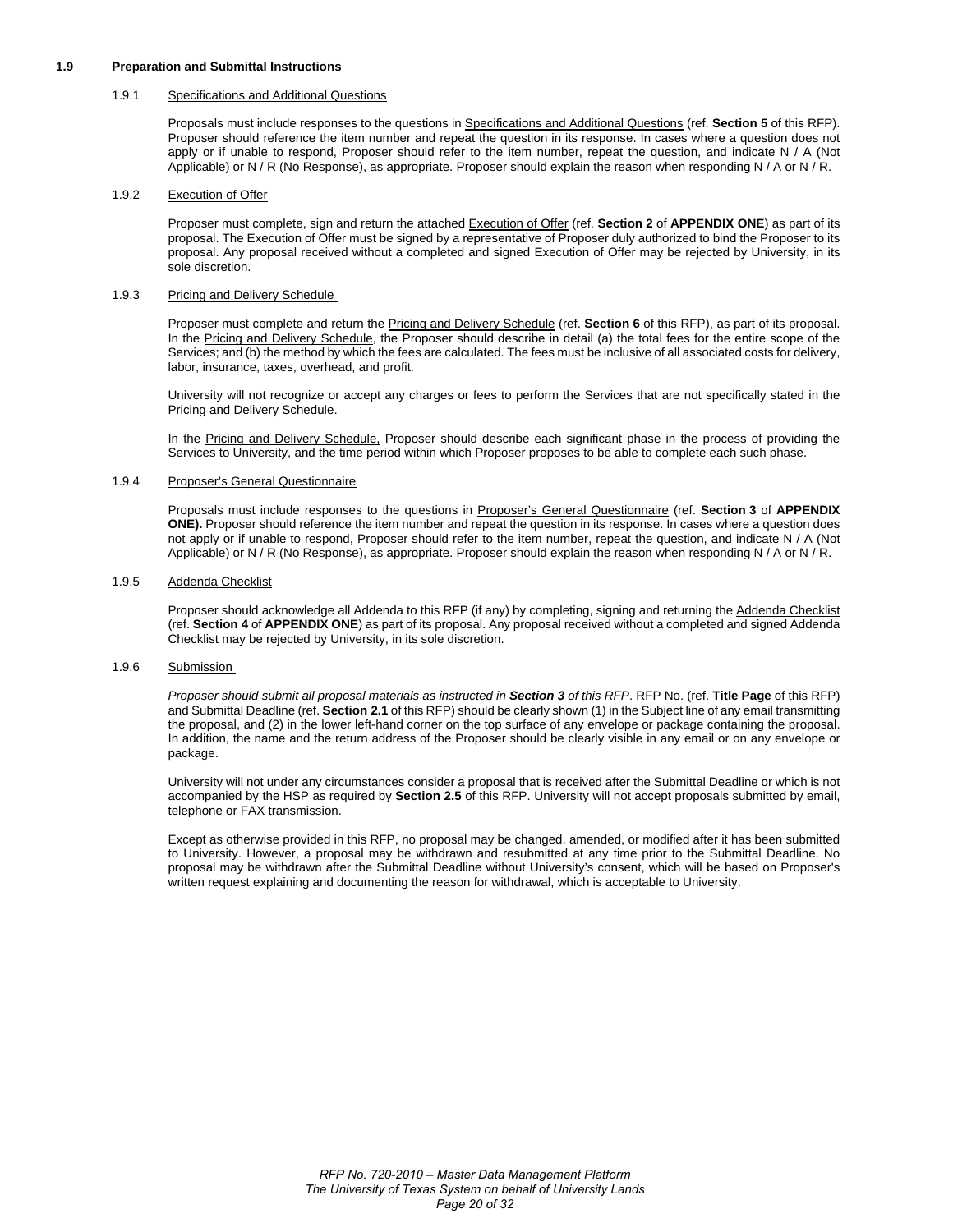#### **EXECUTION OF OFFER**

#### **THIS EXECUTION OF OFFER MUST BE COMPLETED, SIGNED AND RETURNED WITH PROPOSER'S PROPOSAL. FAILURE TO COMPLETE, SIGN AND RETURN THIS EXECUTION OF OFFER WITH THE PROPOSER'S PROPOSAL MAY RESULT IN THE REJECTION OF THE PROPOSAL.**

- **2.1 Representations and Warranties.** Proposer represents, warrants, certifies, acknowledges, and agrees as follows:
	- 2.1.1 Proposer will furnish the Services to University and comply with all terms, conditions, requirements and specifications set forth in this RFP and any resulting Agreement.
	- 2.1.2 This RFP is a solicitation for a proposal and is not a contract or an offer to contract Submission of a proposal by Proposer in response to this RFP will not create a contract between University and Proposer. University has made no representation or warranty, written or oral, that one or more contracts with University will be awarded under this RFP. Proposer will bear, as its sole risk and responsibility, any cost arising from Proposer's preparation of a response to this RFP.
	- 2.1.3 Proposer is a reputable company that is lawfully and regularly engaged in providing the Services.
	- 2.1.4 Proposer has the necessary experience, knowledge, abilities, skills, and resources to perform the Services.
	- 2.1.5 Proposer is aware of, is fully informed about, and is in full compliance with all applicable federal, state and local laws, rules, regulations and ordinances relating to performance of the Services.
	- 2.1.6 Proposer understands (i) the requirements and specifications set forth in this RFP and (ii) the terms and conditions set forth in the Agreement under which Proposer will be required to operate.
	- 2.1.7 Proposer will not delegate any of its duties or responsibilities under this RFP or the Agreement to any sub-contractor, except as expressly provided in the Agreement.
	- 2.1.8 Proposer will maintain any insurance coverage required by the Agreement during the entire term.
	- 2.1.9 All statements, information and representations prepared and submitted in response to this RFP are current, complete, true and accurate. University will rely on such statements, information and representations in selecting Contractor. If selected by University, Proposer will notify University immediately of any material change in any matters with regard to which Proposer has made a statement or representation or provided information.
	- 2.1.10 PROPOSER WILL DEFEND WITH COUNSEL APPROVED BY UNIVERSITY, INDEMNIFY, AND HOLD HARMLESS UNIVERSITY, THE STATE OF TEXAS, AND ALL OF THEIR REGENTS, OFFICERS, AGENTS AND EMPLOYEES, FROM AND AGAINST ALL ACTIONS, SUITS, DEMANDS, COSTS, DAMAGES, LIABILITIES AND OTHER CLAIMS OF ANY NATURE, KIND OR DESCRIPTION, INCLUDING REASONABLE ATTORNEYS' FEES INCURRED IN INVESTIGATING, DEFENDING OR SETTLING ANY OF THE FOREGOING, ARISING OUT OF, CONNECTED WITH, OR RESULTING FROM ANY NEGLIGENT ACTS OR OMISSIONS OR WILLFUL MISCONDUCT OF PROPOSER OR ANY AGENT, EMPLOYEE, SUBCONTRACTOR, OR SUPPLIER OF PROPOSER IN THE EXECUTION OR PERFORMANCE OF ANY CONTRACT OR AGREEMENT RESULTING FROM THIS RFP.
	- 2.1.11 Pursuant to §[§2107.008 a](http://www.statutes.legis.state.tx.us/Docs/GV/htm/GV.2107.htm#2107.008)nd [2252.903,](http://www.statutes.legis.state.tx.us/Docs/GV/htm/GV.2252.htm#2252.903) *Government Code*, any payments owing to Proposer under the Agreement may be applied directly to any debt or delinquency that Proposer owes the State of Texas or any agency of the State of Texas, regardless of when it arises, until such debt or delinquency is paid in full.
	- 2.1.12 Any terms, conditions, or documents attached to or referenced in Proposer's proposal are applicable to this procurement only to the extent that they (a) do not conflict with the laws of the State of Texas or this RFP, and (b) do not place any requirements on University that are not set forth in this RFP. Submission of a proposal is Proposer's good faith intent to enter into the Agreement with University as specified in this RFP and that Proposer's intent is not contingent upon University's acceptance or execution of any terms, conditions, or other documents attached to or referenced in Proposer's proposal.
	- 2.1.13 Pursuant to Chapter 2270, *[Government Code](http://www.statutes.legis.state.tx.us/Docs/GV/htm/GV.2270.v2.htm)*, Proposer certifies Proposer (1) does not currently boycott Israel; and (2) will not boycott Israel during the Term of the Agreement. Proposer acknowledges the Agreement may be terminated and payment withheld if this certification is inaccurate.
	- 2.1.14 Pursuant t[o Subchapter F, Chapter 2252,](http://www.statutes.legis.state.tx.us/Docs/GV/htm/GV.2252.htm#F) *Government Code*, Proposer certifies Proposer is not engaged in business with Iran, Sudan, or a foreign terrorist organization. Proposer acknowledges the Agreement may be terminated and payment withheld if this certification is inaccurate.
- **2.2 No Benefit to Public Servants.** Proposer has not given or offered to give, nor does Proposer intend to give at any time hereafter, any economic opportunity, future employment, gift, loan, gratuity, special discount, trip, favor or service to a public servant in connection with its proposal. Failure to sign this Execution of Offer, or signing with a false statement, may void the submitted proposal or any resulting Agreement, and Proposer may be removed from all proposer lists at University.
- **2.3 Tax Certification.** Proposer is not currently delinquent in the payment of any taxes due under [Chapter 171,](http://www.statutes.legis.state.tx.us/Docs/TX/htm/TX.171.htm) *Tax Code*, or Proposer is exempt from the payment of those taxes, or Proposer is an out-of-state taxable entity that is not subject to those taxes, whichever is applicable. A false certification will be deemed a material breach of any resulting contract or agreement and, at University's option, may result in termination of any resulting Agreement.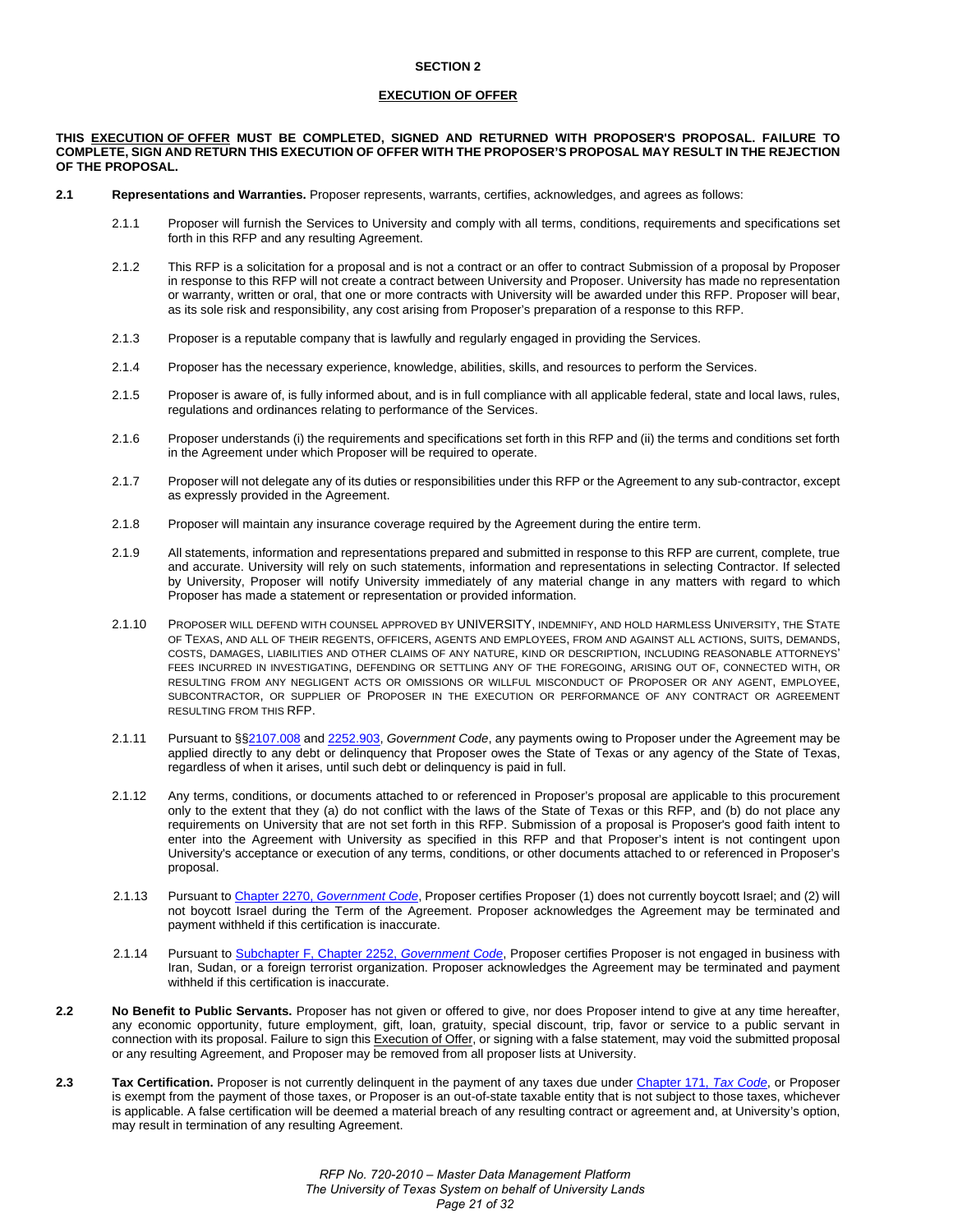- **2.4 Antitrust Certification.** Neither Proposer nor any firm, corporation, partnership or institution represented by Proposer, nor anyone acting for such firm, corporation or institution, has violated the antitrust laws of the State of Texas, codified in [§15.01 et seq.,](http://www.statutes.legis.state.tx.us/Docs/BC/htm/BC.15.htm) *Business [and Commerce Code](http://www.statutes.legis.state.tx.us/Docs/BC/htm/BC.15.htm)*, or the Federal antitrust laws, nor communicated directly or indirectly the proposal made to any competitor or any other person engaged in such line of business.
- **2.5 Authority Certification.** The individual signing this document and the documents made a part of this RFP, is authorized to sign the documents on behalf of Proposer and to bind Proposer under any resulting Agreement.
- **2.6 Child Support Certification.** Under §231.006, *[Family Code,](http://www.statutes.legis.state.tx.us/Docs/FA/htm/FA.231.htm#231.006)* relating to child support, the individual or business entity named in Proposer's proposal is not ineligible to receive award of the Agreement, and any Agreements resulting from this RFP may be terminated if this certification is inaccurate.

#### **2.7 Relationship Certifications.**

- No relationship, whether by blood, marriage, business association, capital funding agreement or by any other such kinship or connection exists between the owner of any Proposer that is a sole proprietorship, the officers or directors of any Proposer that is a corporation, the partners of any Proposer that is a partnership, the joint venturers of any Proposer that is a joint venture, or the members or managers of any Proposer that is a limited liability company, on one hand, and an employee of any member institution of University, on the other hand, other than the relationships which have been previously disclosed to University in writing.
- Proposer has not been an employee of any member institution of University within the immediate twelve (12) months prior to the Submittal Deadline.
- No person who, in the past four (4) years served as an executive of a state agency was involved with or has any interest in Proposer's proposal or any contract resulting from this RFP (ref. §669.003, *[Government Code](http://www.statutes.legis.state.tx.us/Docs/GV/htm/GV.669.htm#669.003)*).
- All disclosures by Proposer in connection with this certification will be subject to administrative review and approval before University enters into any Agreement resulting from this RFP with Proposer.
- **2.8 Compliance with Equal Employment Opportunity Laws.** Proposer is in compliance with all federal laws and regulations pertaining to Equal Employment Opportunities and Affirmative Action.
- **2.9 Compliance with Safety Standards.** All products and services offered by Proposer to University in response to this RFP meet or exceed the safety standards established and promulgated under the Federal Occupational Safety and Health Law [\(Public Law 91-](https://www.osha.gov/pls/oshaweb/owadisp.show_document?p_table=OSHACT&p_id=2743) [596\)](https://www.osha.gov/pls/oshaweb/owadisp.show_document?p_table=OSHACT&p_id=2743) and the *Texas Hazard Communication Act*, Chapter 502, *[Health and Safety Code](http://www.statutes.legis.state.tx.us/Docs/HS/htm/HS.502.htm)*, and all related regulations in effect or proposed as of the date of this RFP.
- **2.10 Exceptions to Certifications.** Proposer will and has disclosed, as part of its proposal, any exceptions to the information stated in this Execution of Offer. All information will be subject to administrative review and approval prior to the time University makes an award or enters into any Agreement with Proposer.
- **2.11 Manufacturer Responsibility and Consumer Convenience Computer Equipment Collection and Recovery Act Certification.** If Proposer will sell or lease computer equipment to University under any Agreement resulting from this RFP then, pursuant to §361.965(c), *[Health & Safety Code](http://www.statutes.legis.state.tx.us/Docs/HS/htm/HS.361.htm#361.965)*, Proposer is in compliance with the Manufacturer Responsibility and Consumer Convenience Computer Equipment Collection and Recovery Act set forth in [Chapter 361, Subchapter Y,](http://www.statutes.legis.state.tx.us/Docs/HS/htm/HS.361.htm#Y) *Health & Safety Code,* and the rules adopted by the Texas Commission on Environmental Quality under that Act as set forth in [30 TAC Chapter 328.](http://texreg.sos.state.tx.us/public/readtac$ext.ViewTAC?tac_view=5&ti=30&pt=1&ch=328&sch=I&rl=Y) [§361.952\(2\),](http://www.statutes.legis.state.tx.us/Docs/HS/htm/HS.361.htm#361.952) *Health [& Safety Code,](http://www.statutes.legis.state.tx.us/Docs/HS/htm/HS.361.htm#361.952)* states that, for purposes of the Manufacturer Responsibility and Consumer Convenience Computer Equipment Collection and Recovery Act*,* the term "computer equipment" means a desktop or notebook computer and includes a computer monitor or other display device that does not contain a tuner.

#### **2.12 Conflict of Interest Certification.**

- Proposer is not a debarred vendor or the principal of a debarred vendor (i.e. owner, proprietor, sole or majority shareholder, director, president, managing partner, etc.) either at the state or federal level.
- Proposer's provision of services or other performance under any Agreement resulting from this RFP will not constitute an actual or potential conflict of interest.
- Proposer has disclosed any personnel who are related to any current or former employees of University.
- Proposer has not given, nor does Proposer intend to give, at any time hereafter, any economic opportunity, future employment, gift, loan, gratuity, special discount, trip, favor or service to an officer or employee of University in connection with this RFP.

#### **2 .1 3 Proposer should complete the following information:**

If Proposer is a Corporation, then State of Incorporation:

If Proposer is a Corporation, then Proposer's Corporate Charter Number: \_

RFP No.: 720-2010 Master Data Management Platform

**NOTICE: WITH FEW EXCEPTIONS, INDIVIDUALS ARE ENTITLED ON REQUEST TO BE INFORMED ABOUT THE INFORMATION THAT GOVERNMENTAL BODIES OF THE STATE OF TEXAS COLLECT ABOUT SUCH INDIVIDUALS. UNDER §[§552.021 A](http://www.statutes.legis.state.tx.us/Docs/GV/htm/GV.552.htm#552.021)ND [552.023,](http://www.statutes.legis.state.tx.us/Docs/GV/htm/GV.552.htm#552.023)** *GOVERNMENT CODE***, INDIVIDUALS ARE ENTITLED TO RECEIVE AND REVIEW SUCH INFORMATION. UNDER §559.004,** *[GOVERNMENT CODE](http://www.statutes.legis.state.tx.us/Docs/GV/htm/GV.559.htm#559.004)***, INDIVIDUALS ARE ENTITLED TO HAVE GOVERNMENTAL BODIES OF THE STATE OF TEXAS CORRECT INFORMATION ABOUT SUCH INDIVIDUALS THAT IS INCORRECT.**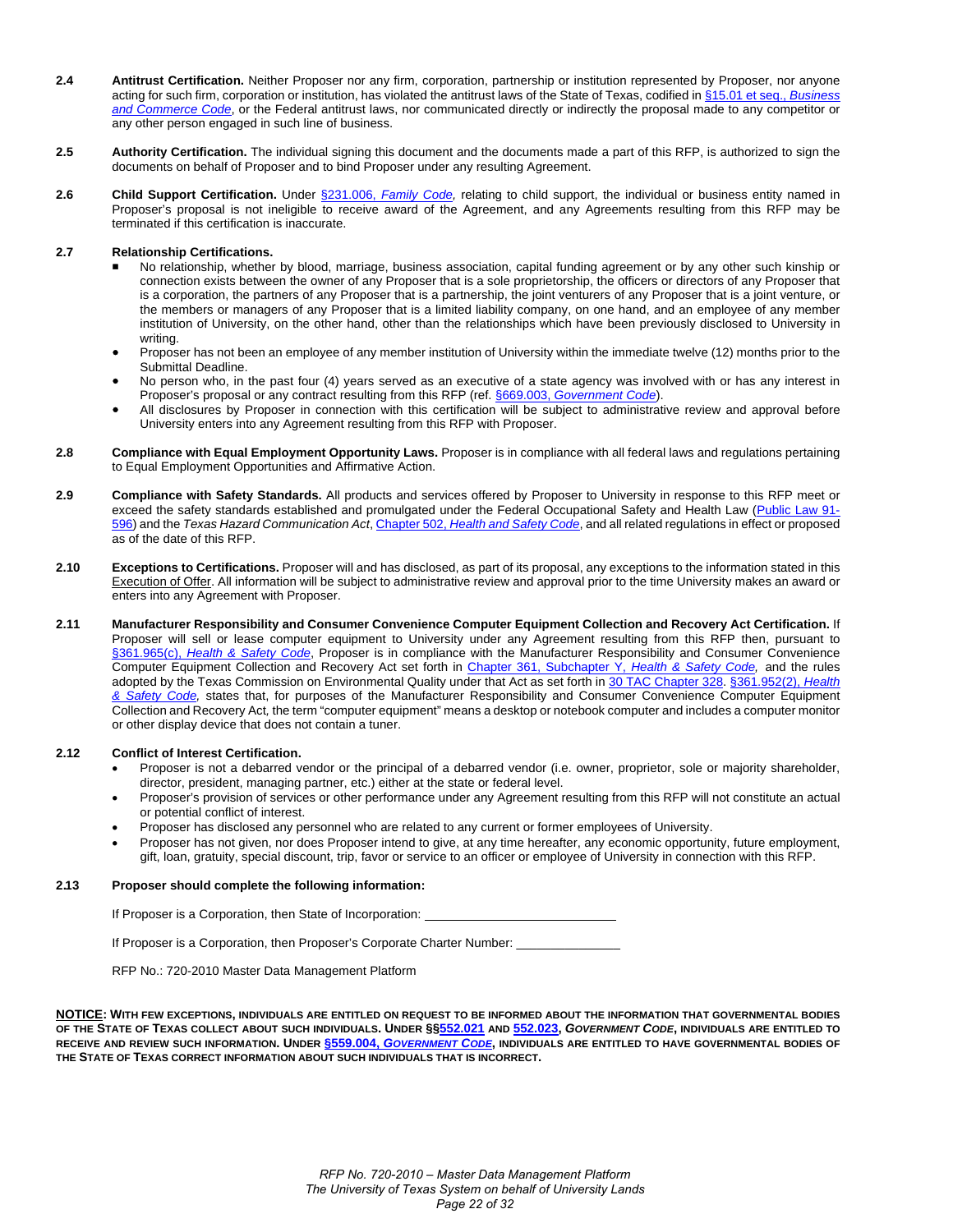#### **Submitted and Certified By:**

 $\overline{a}$ (Proposer Institution's Name) (Signature of Duly Authorized Representative) (Printed Name / Title)  $\overline{a}$ (Date Signed) (Proposer's Street Address) (City, State, Zip Code) (Telephone Number) (FAX Number) \_\_\_\_\_\_\_\_\_\_\_\_\_\_\_\_\_\_\_\_\_\_\_\_\_\_\_\_\_\_\_\_\_\_\_\_\_\_\_\_\_\_\_\_\_\_\_\_\_\_\_\_\_\_\_\_\_\_\_\_\_\_\_\_\_\_\_\_\_\_\_\_\_ (Email Address)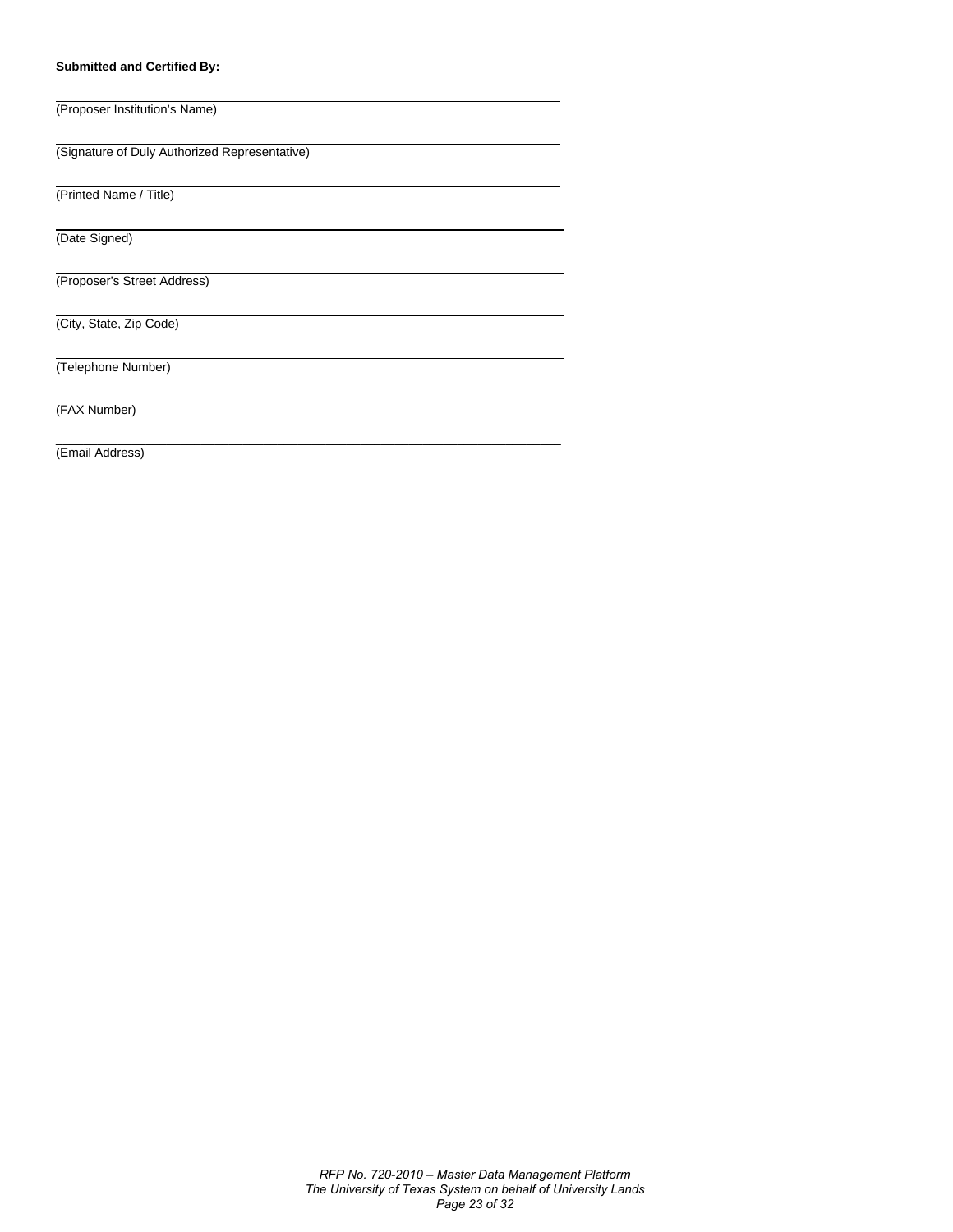#### **PROPOSER'S GENERAL QUESTIONNAIRE**

**NOTICE: WITH FEW EXCEPTIONS, INDIVIDUALS ARE ENTITLED ON REQUEST TO BE INFORMED ABOUT THE INFORMATION THAT GOVERNMENTAL BODIES OF THE STATE OF TEXAS COLLECT ABOUT SUCH INDIVIDUALS. UNDER §[§552.021 A](http://www.statutes.legis.state.tx.us/Docs/GV/htm/GV.552.htm#552.021)ND [552.023,](http://www.statutes.legis.state.tx.us/Docs/GV/htm/GV.552.htm#552.023)** *GOVERNMENT CODE***, INDIVIDUALS ARE ENTITLED TO RECEIVE AND REVIEW SUCH INFORMATION. UNDER §559.004,** *[GOVERNMENT CODE](http://www.statutes.legis.state.tx.us/Docs/GV/htm/GV.559.htm#559.004)***, INDIVIDUALS ARE ENTITLED TO HAVE GOVERNMENTAL BODIES OF THE STATE OF TEXAS CORRECT INFORMATION ABOUT SUCH INDIVIDUALS THAT IS INCORRECT.** 

Proposals must include responses to the questions contained in this Proposer's General Questionnaire. Proposer should reference the item number and repeat the question in its response. In cases where a question does not apply or if unable to respond, Proposer should refer to the item number, repeat the question, and indicate N / A (Not Applicable) or N / R (No Response), as appropriate. Proposer will explain the reason when responding N / A or N / R.

#### **3.1 Proposer Profile**

 $\overline{a}$ 

3.1.1 Legal name of Proposer company:

Address of principal place of business:

Address of office that would be providing service under the Agreement:

Number of years in Business:

State of incorporation:

Number of Employees:

Annual Revenues Volume:

Name of Parent Corporation, if any \_\_\_\_\_\_\_\_\_\_\_\_\_\_\_\_\_\_\_\_\_\_\_\_\_\_\_\_\_\_

#### **NOTE: If Proposer is a subsidiary, University prefers to enter into a contract or agreement with the Parent Corporation or to receive assurances of performance from the Parent Corporation.**

- 3.1.2 State whether Proposer will provide a copy of its financial statements for the past two (2) years, if requested by University.
- 3.1.3 Proposer will provide a financial rating of the Proposer entity and any related documentation (such as a Dunn and Bradstreet analysis) that indicates the financial stability of Proposer.
- 3.1.4 Is Proposer currently for sale or involved in any transaction to expand or to become acquired by another business entity? If yes, Proposer will explain the expected impact, both in organizational and directional terms.
- 3.1.5 Proposer will provide any details of all past or pending litigation or claims filed against Proposer that would affect its performance under the Agreement with University (if any).
- 3.1.6 Is Proposer currently in default on any loan agreement or financing agreement with any bank, financial institution, or other entity? If yes, Proposer will specify the pertinent date(s), details, circumstances, and describe the current prospects for resolution.
- 3.1.7 Proposer will provide a customer reference list of no less than three (3) organizations with which Proposer currently has contracts and / or to which Proposer has previously provided services (within the past five (5) years) of a type and scope similar to those required by University's RFP. Proposer will include in its customer reference list the customer's company name, contact person, telephone number, project description, length of business relationship, and background of services provided by Proposer.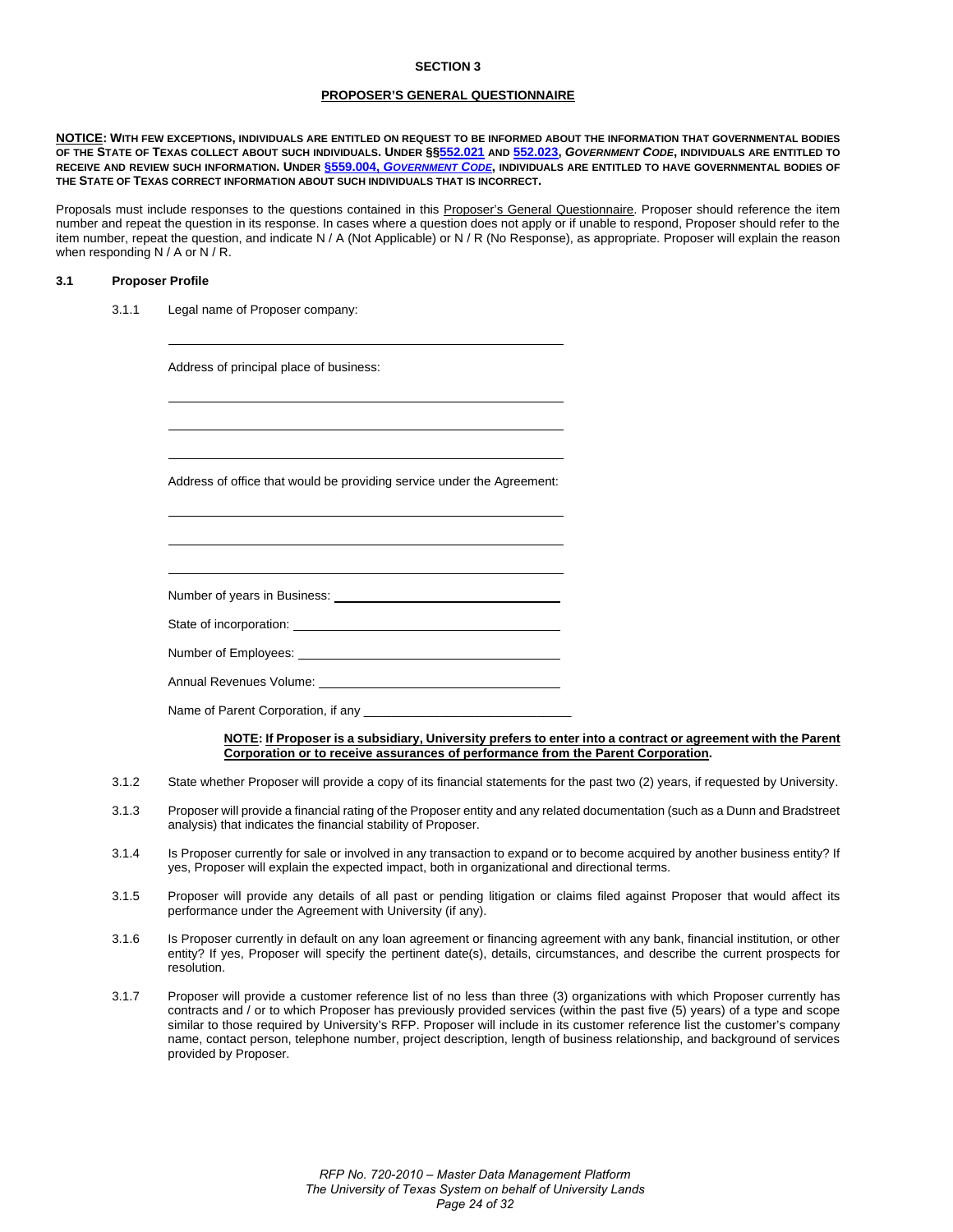- 3.1.8 Does any relationship exist (whether by family kinship, business association, capital funding agreement, or any other such relationship) between Proposer and any employee of University? If yes, Proposer will explain.
- 3.1.9 Proposer will provide the name and Social Security Number for each person having at least 25% ownership interest in Proposer. This disclosure is mandatory pursuant to §231.006, *[Family Code](http://www.statutes.legis.state.tx.us/Docs/FA/htm/FA.231.htm#231.006)*, and will be used for the purpose of determining whether an owner of Proposer with an ownership interest of at least 25% is more than 30 days delinquent in paying child support. Further disclosure of this information is governed by the *Texas Public Information Act* (ref. [Chapter 552,](http://www.statutes.legis.state.tx.us/Docs/GV/htm/GV.552.htm)  *[Government Code](http://www.statutes.legis.state.tx.us/Docs/GV/htm/GV.552.htm)*), and other applicable law.

#### **3.2 Approach to Project Services**

- 3.2.1 Proposer will provide a statement of the Proposer's service approach and will describe any unique benefits to University from doing business with Proposer. Proposer will briefly describe its approach for each of the required services identified in **Section 5.3** Scope of Work of this RFP.
- 3.2.2 Proposer will provide an estimate of the earliest starting date for services following execution of the Agreement.
- 3.2.3 Proposer will submit a work plan with key dates and milestones. The work plan should include:
	- 3.2.3.1 Identification of tasks to be performed;
	- 3.2.3.2 Time frames to perform the identified tasks;
	- 3.2.3.3 Project management methodology;
	- 3.2.3.4 Implementation strategy; and
	- 3.2.3.5 The expected time frame in which the services would be implemented.
- 3.2.4 Proposer will describe the types of reports or other written documents Proposer will provide (if any) and the frequency of reporting, if more frequent than required in this RFP. Proposer will include samples of reports and documents if appropriate.

#### **3.3 General Requirements**

- 3.3.1 Proposer will provide summary resumes for its proposed key personnel who will be providing services under the Agreement with University, including their specific experiences with similar service projects, and number of years of employment with Proposer.
- 3.3.2 Proposer will describe any difficulties it anticipates in performing its duties under the Agreement with University and how Proposer plans to manage these difficulties. Proposer will describe the assistance it will require from University.

#### **3.4 Service Support**

Proposer will describe its service support philosophy, how it is implemented, and how Proposer measures its success in maintaining this philosophy.

#### **3.5 Quality Assurance**

Proposer will describe its quality assurance program, its quality requirements, and how they are measured.

#### **3.6 Miscellaneous**

- 3.6.1 Proposer will provide a list of any additional services or benefits not otherwise identified in this RFP that Proposer would propose to provide to University. Additional services or benefits must be directly related to the goods and services solicited under this RFP.
- 3.6.2 Proposer will provide details describing any unique or special services or benefits offered or advantages to be gained by University from doing business with Proposer. Additional services or benefits must be directly related to the goods and services solicited under this RFP.
- 3.6.3 Does Proposer have a contingency plan or disaster recovery plan in the event of a disaster? If so, then Proposer will provide a copy of the plan.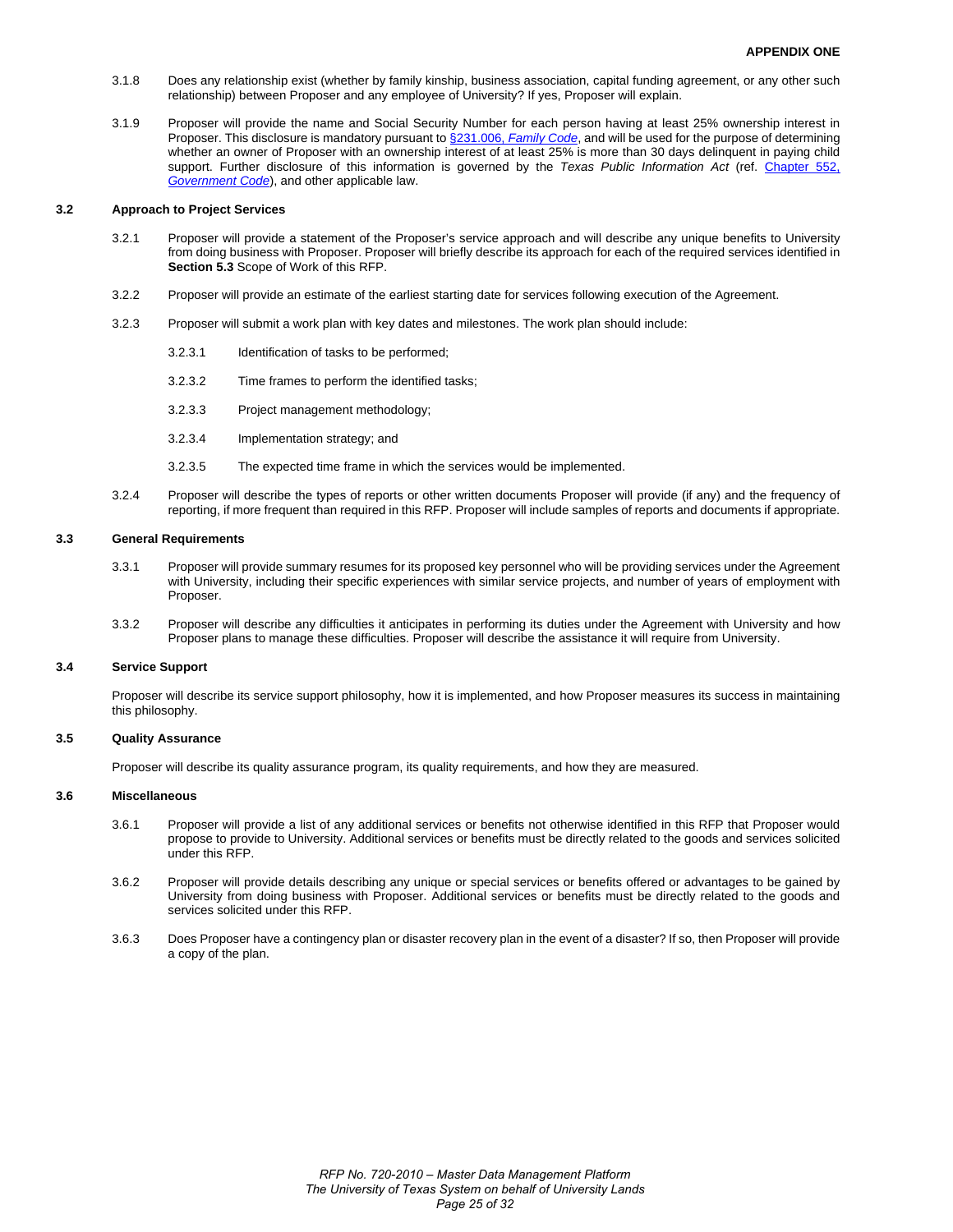#### **ADDENDA CHECKLIST**

Proposal of: \_

(Proposer Company Name)

**To:** The University of Texas System on behalf of University Lands

**Ref.:** Master Data Management Platform

**RFP No.:** 720-2010

Ladies and Gentlemen:

The undersigned Proposer hereby acknowledges receipt of the following Addenda to the captioned RFP (initial if applicable).

**Note: If there was only one (1) Addendum, initial just the first blank after No. 1, not all five (5) blanks below.** 

No. 1 \_\_\_\_\_ No. 2 \_\_\_\_\_ No. 3 \_\_\_\_\_ No. 4 \_\_\_\_\_ No. 5 \_\_\_\_\_

Respectfully submitted,

| Proposer: |  |
|-----------|--|
|-----------|--|

**By:** \_\_\_\_\_\_\_\_\_\_\_\_\_\_\_\_\_\_\_\_\_\_\_\_\_\_\_

(Authorized Signature for Proposer)

| Name:<br>_____ |  |
|----------------|--|
|----------------|--|

| Title:<br>___ |  |
|---------------|--|
|---------------|--|

Date: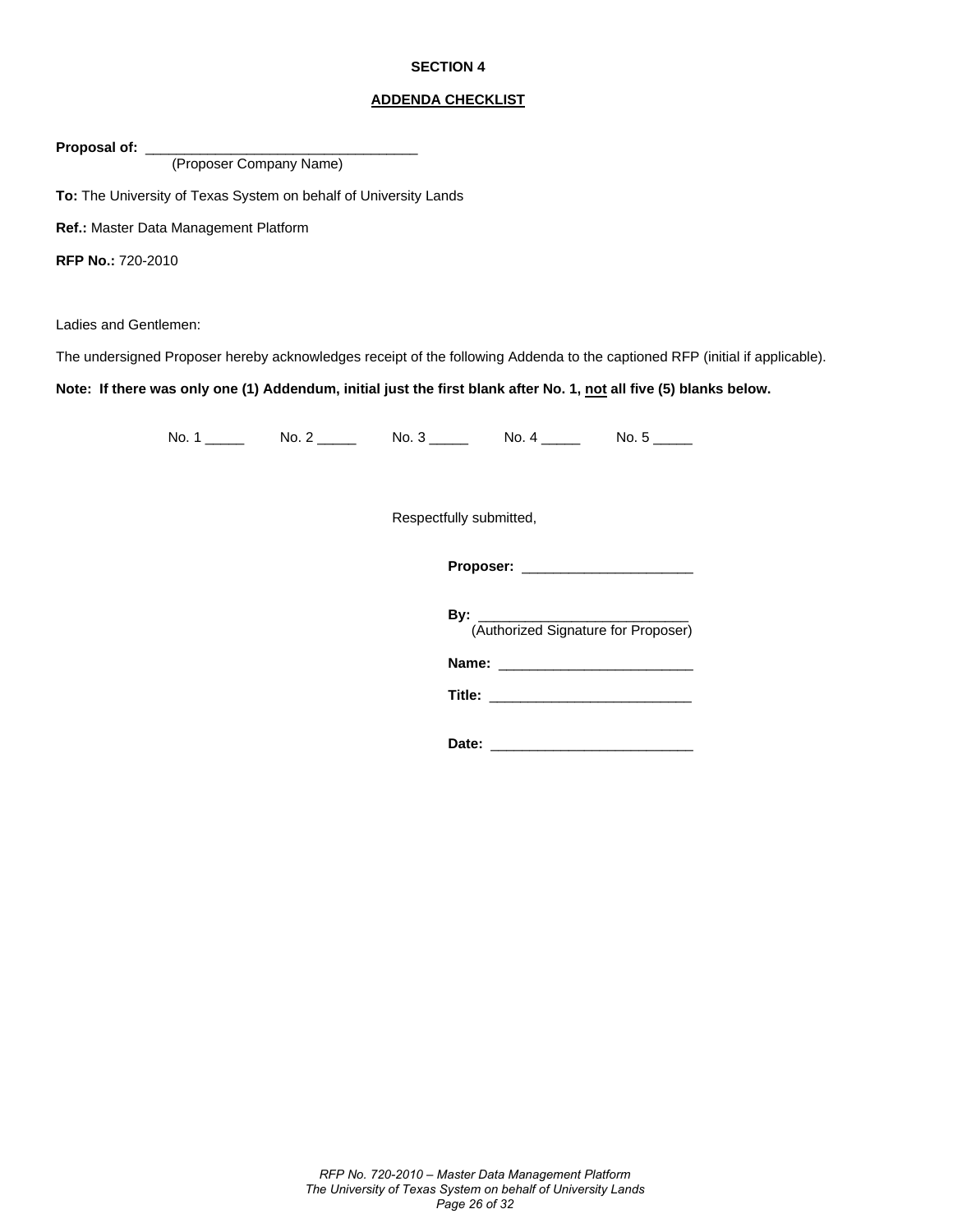# **APPENDIX TWO**

# **SAMPLE AGREEMENT**

# **(INCLUDED AS SEPARATE ATTACHMENT)**

*RFP No. 720-2010 – Master Data Management Platform The University of Texas System on behalf of University Lands Page 27 of 32*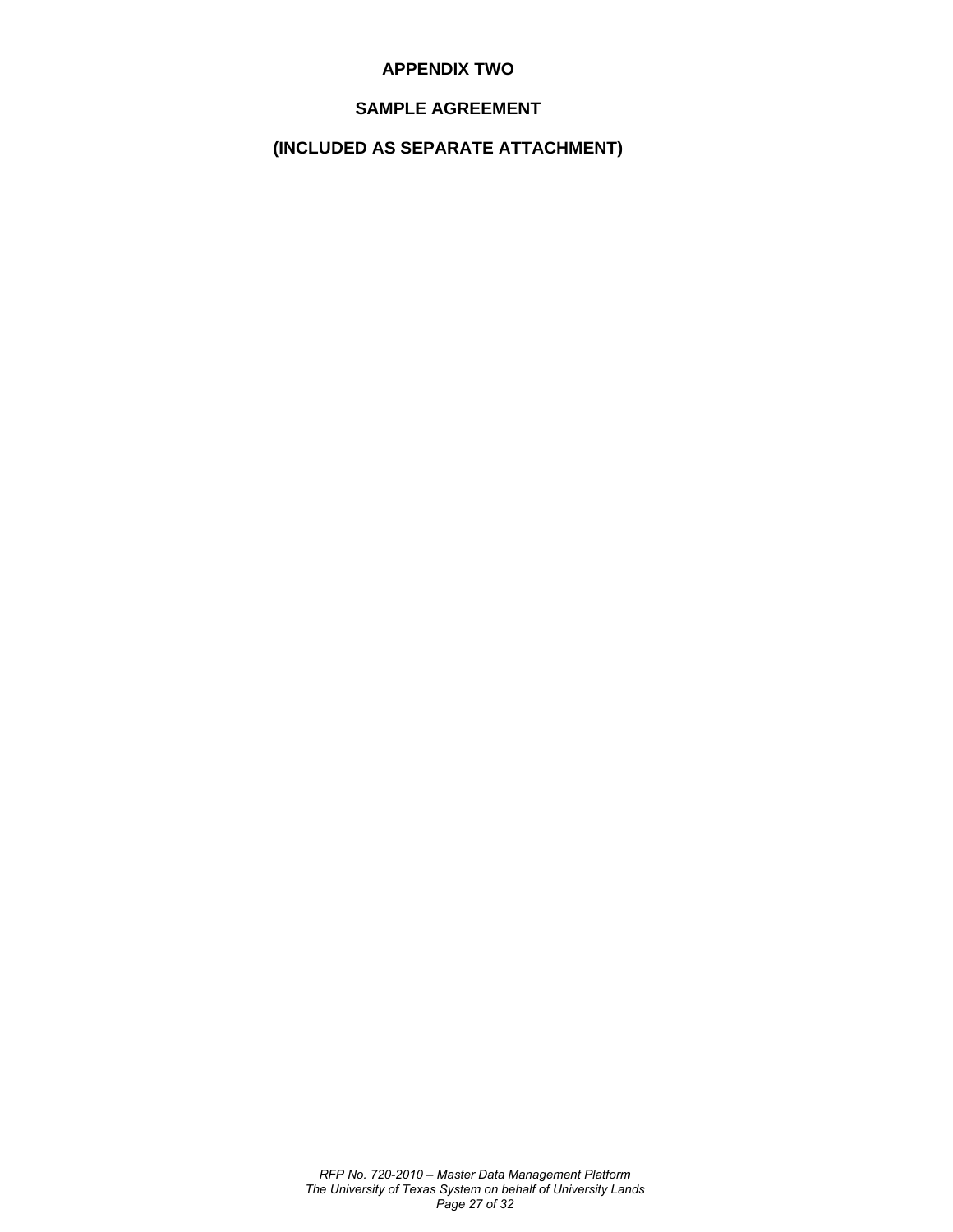*RFP No. 720-2010 – Master Data Management Platform The University of Texas System on behalf of University Lands Page 28 of 32*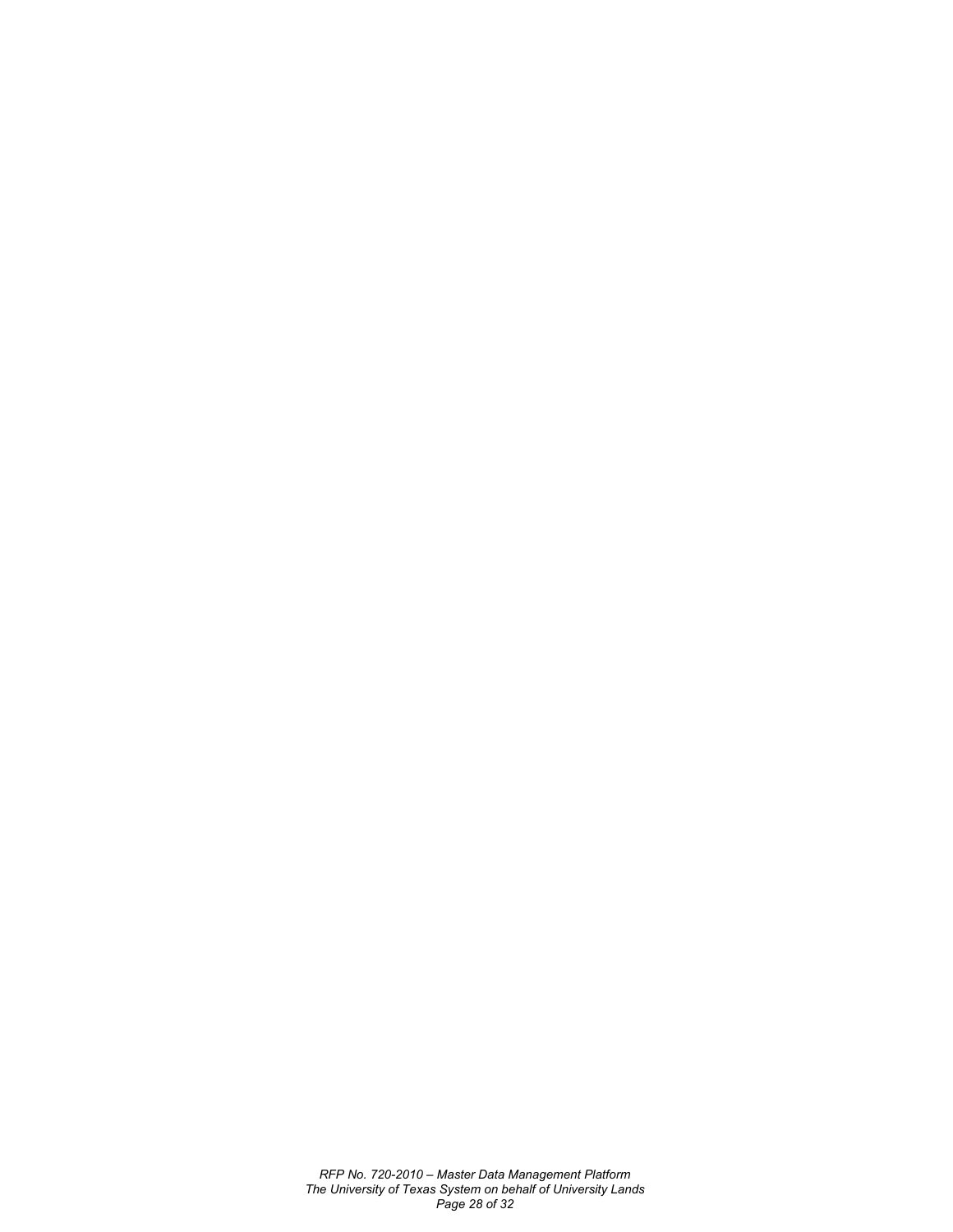# **APPENDIX THREE**

### **ACCESS BY INDIVIDUALS WITH DISABILITIES**

Contractor represents and warrants (**EIR Accessibility Warranty**) the electronic and information resources and all associated information, documentation, and support Contractor provides to University under this Agreement (**EIRs**) comply with applicable requirements set forth in 1 TAC [Chapter 213](http://texreg.sos.state.tx.us/public/readtac$ext.ViewTAC?tac_view=4&ti=1&pt=10&ch=213), and [1 TAC §206.70](http://texreg.sos.state.tx.us/public/readtac$ext.TacPage?sl=R&app=9&p_dir=&p_rloc=&p_tloc=&p_ploc=&pg=1&p_tac=&ti=1&pt=10&ch=206&rl=70) (ref. Subchapter M, Chapter 2054, *[Government Code](http://www.statutes.legis.state.tx.us/Docs/GV/htm/GV.2054.htm#M)*.) To the extent Contractor becomes aware that EIRs, or any portion thereof, do not comply with the EIR Accessibility Warranty, then Contractor represents and warrants it will, at no cost to University, either (1) perform all necessary remediation to make EIRs satisfy the EIR Accessibility Warranty or (2) replace EIRs with new EIRs that satisfy the EIR Accessibility Warranty. If Contractor fails or is unable to do so, University may terminate this Agreement and, within thirty (30) days after termination, Contractor will refund to University all amounts University paid under this Agreement.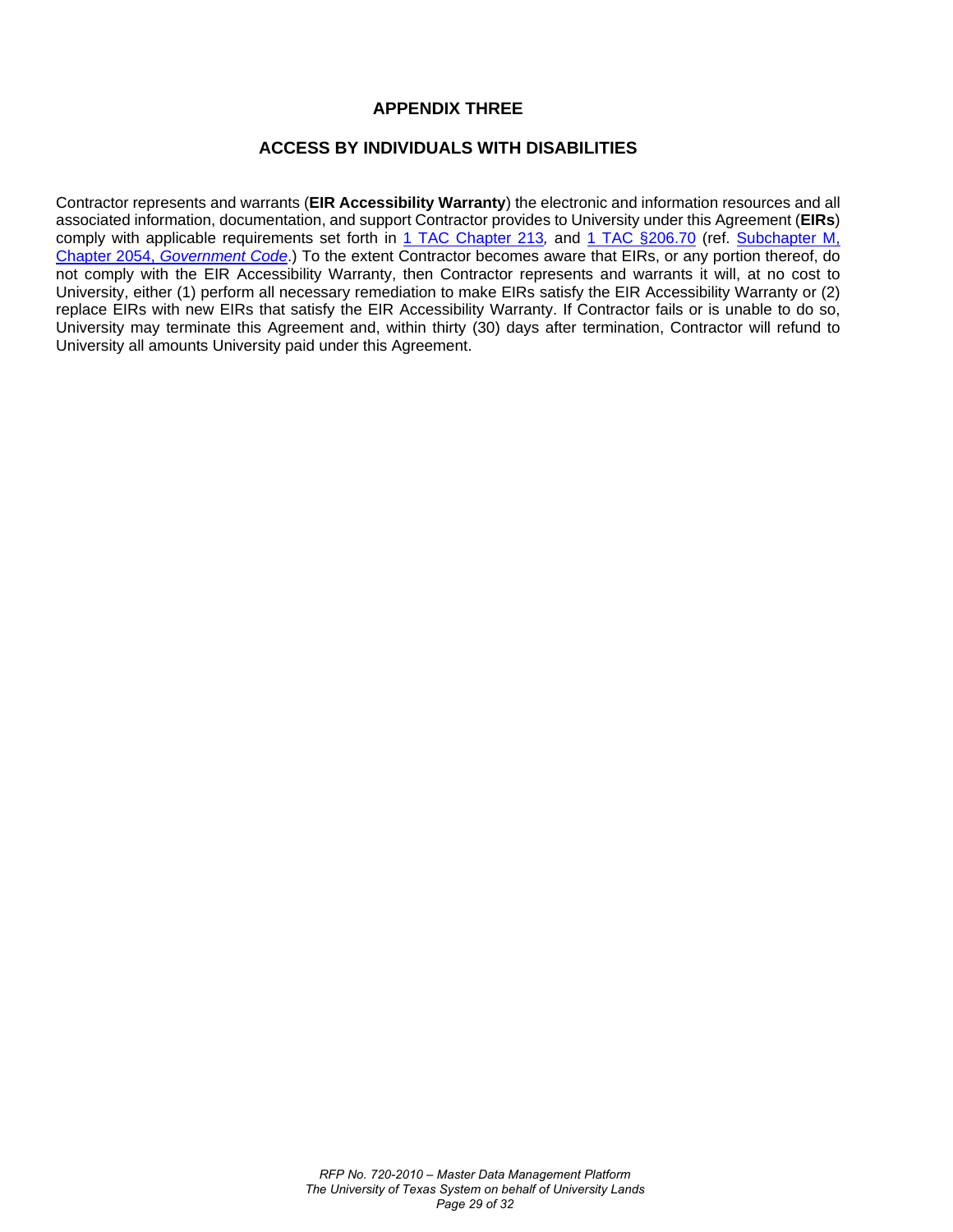# **APPENDIX FOUR**

# **HIGHER EDUCATION CLOUD VENDOR ASSESSMENT TOOL ("HECVAT")**

# **(INCLUDED AS SEPARATE ATTACHMENT)**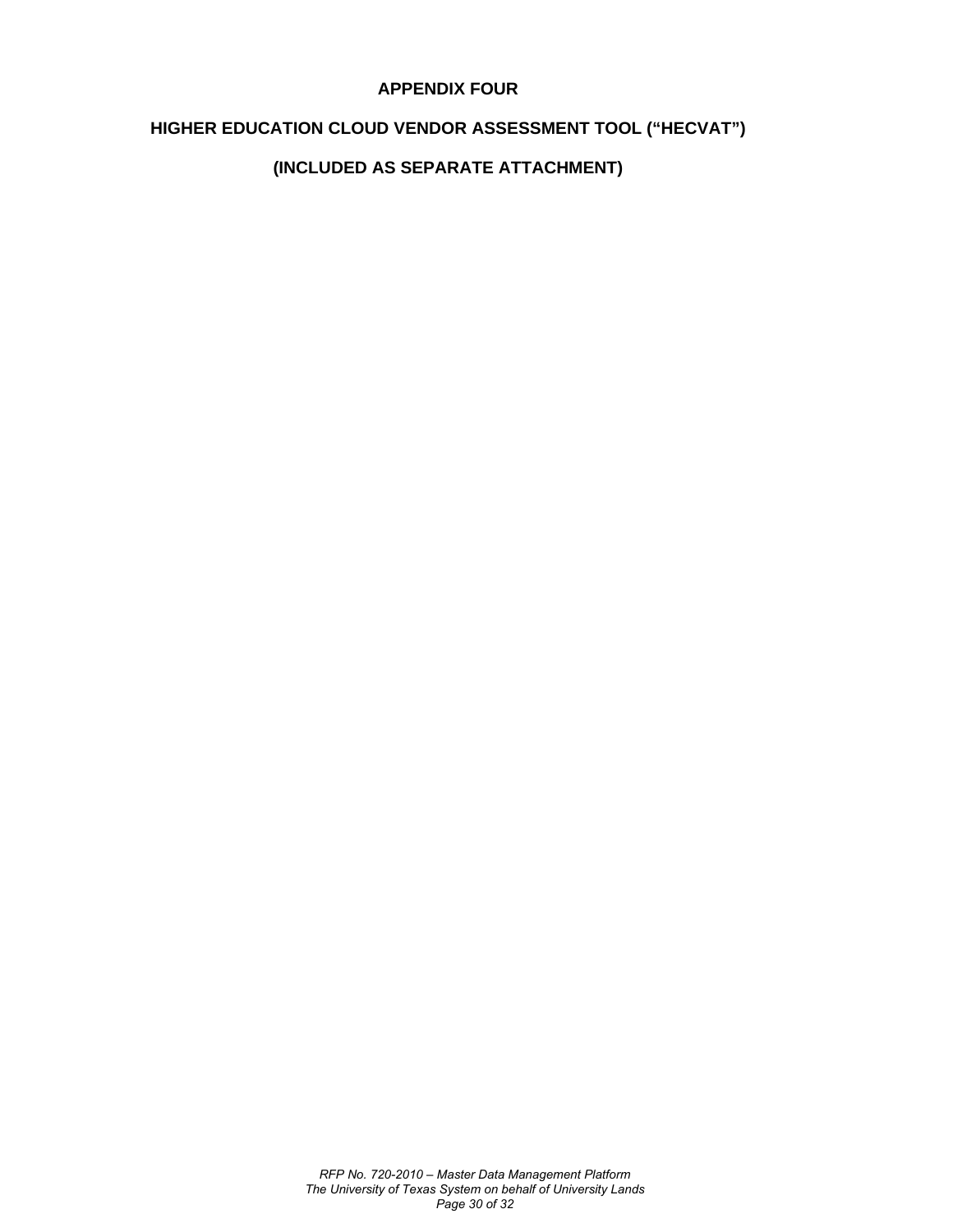# **APPENDIX FIVE**

# **ADDITIONAL SECURITY QUESTIONS**

### **Network Security**

- 1. Can you provide sanitized copies of system architecture diagrams and data flow diagrams, as they pertain to the service being provided?
- 2. Do you use firewalls to enforce segmentation between trusted and untrusted networks?
- 3. If you require remote connectivity to the UNL network to access our data, or to perform support/administration tasks, do you enforce secure remote access controls?
- 4. Do you use strong encryption to protect confidential information in transit?

### **Application Security**

- 5. Do you follow a formal software development process that includes application security requirements? Please explain.
- 6. Do you perform security reviews of your application source code?

### **Data Storage Security**

- 7. Will you store UNL data or configuration information in your infrastructure? If so, how will you protect this data?
- 8. Will you store any UNL data outside of the continental US?
- 9. Do you purge application data according to a defined data retention schedule?
- 10. Will UNL data be captured/stored in your backups? If so, please indicate the how you will secure that data.
- 11. Will UNL Data be stored on servers with other customer data?

### **Security Policies and Procedures**

- 12. Have you formally assigned a staff member or third party the responsibility of overseeing your company's overall security program?
- 13. Do you have current, documented policies and procedures that include the following?
	- Enterprise Security Policy
	- Security Incident Response Policy and Supporting Procedures
	- Change Control Policy and Supporting Procedures
	- Acceptable/Responsible Use Policy
	- Privacy Policy
- 14. Do you perform background checks and/or credit checks for all users with access to confidential data?

### **Access Management**

- 15. Do you enforce strong authentication controls, including complex passwords and multifactor authentication?
- 16. Do you support SAML 2.0 or Single Sign On?
- 17. Do you support Multifactor Authentication?
- 18. Will you have staff or consultants in foreign countries with the ability to access UNL Data?
- 19. Can you produce audit trails that will tie any system activity back to an individual?

### **Asset and Vulnerability Management**

- 20. Do you securely configure (harden) systems and devices using industry standard baselines? Systems and devices include:
	- a. Clients
	- b. Servers
	- c. Databases
	- d. Applications
	- e. Network Devices
- 21. Do you maintain vulnerability management procedures that include identifying and remediating technical vulnerabilities?
- 22. Do you have a documented change control process?
- 23. Do you maintain and monitor current virus protection software?